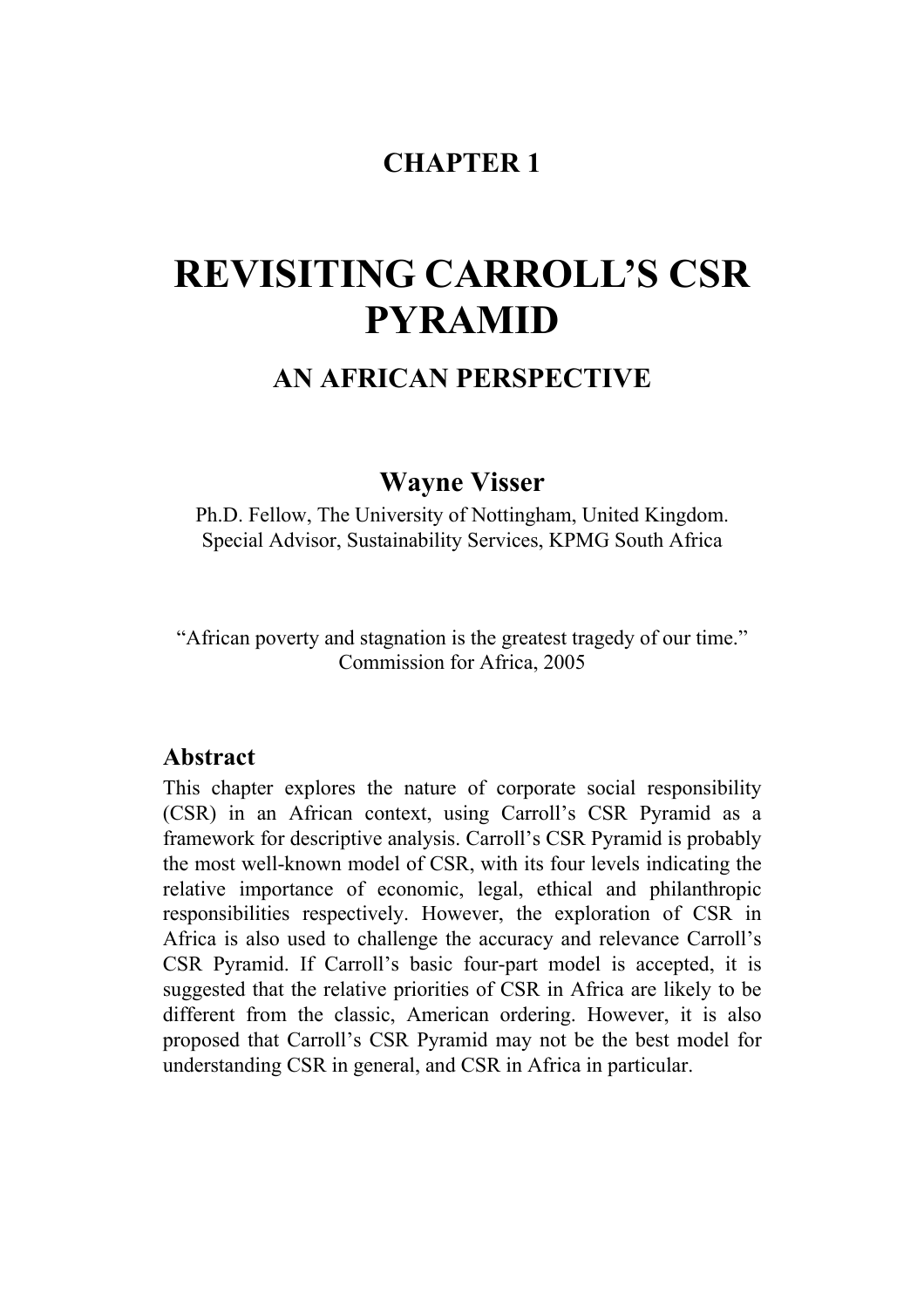# **Introduction**

This chapter has two primary objectives: 1) to use Carroll's corporate social responsibility (CSR) Pyramid to illustrate the nature of CSR in Africa; and 2) to use the context of Africa to demonstrate the limitations of Carroll's CSR Pyramid as a framework for understanding CSR. Anglo American is used as a case study to illustrate the debate.

## *The African Context*

The debate over Africa's future has taken centre stage recently, with the publication of *Our Common Interest*, the report of the Commission for Africa (2005). The report calls for improved governance and capacity building, the pursuit of peace and security, investment in people, economic growth and poverty reduction, and increased and fairer trade. It is not hard to see that business has a key role to play in this transformation process, with much of its contribution capable of being framed in terms of CSR.

Despite generally negative press, there has been significant progress on the continent over the past decade. Fifteen countries, including Uganda, Ethiopia and Burkina Faso, have been growing on average more than 5% per year since the mid-1990s. And foreign direct investment (FDI) rose to \$8.5 billion in 2004, up from \$7.8 billion the previous year (World Bank, 2005a). Africa's new generation of leaders, through initiatives like the New Partnership for Africa's Development  $(NEPAD)^9$ , the African Union<sup>10</sup> and the East African Community<sup>11</sup>, are taking responsibility for development (Lundy  $\&$ Visser, 2003).

Nevertheless, Africa remains a marginal region in global terms. With 12% of the world's population (around 750 million people) in 53 countries, Africa accounts for less than 2% of global gross domestic product (GDP) and FDI, and less than 10% of FDI to all developing countries (African Development Bank, 2003, 2004). Of the 81 poorest countries prioritised by the International Development Association, almost half are in Africa (World Bank, 2005a). And even within Africa, there is highly skewed development, with the largest ten economies accounting for 75% of the continent's GDP (African Development Bank, 2004).

 9 http://www.nepad.org/

<sup>10</sup> http://www.africa-union.org/

 $11$  http://www.eac.int/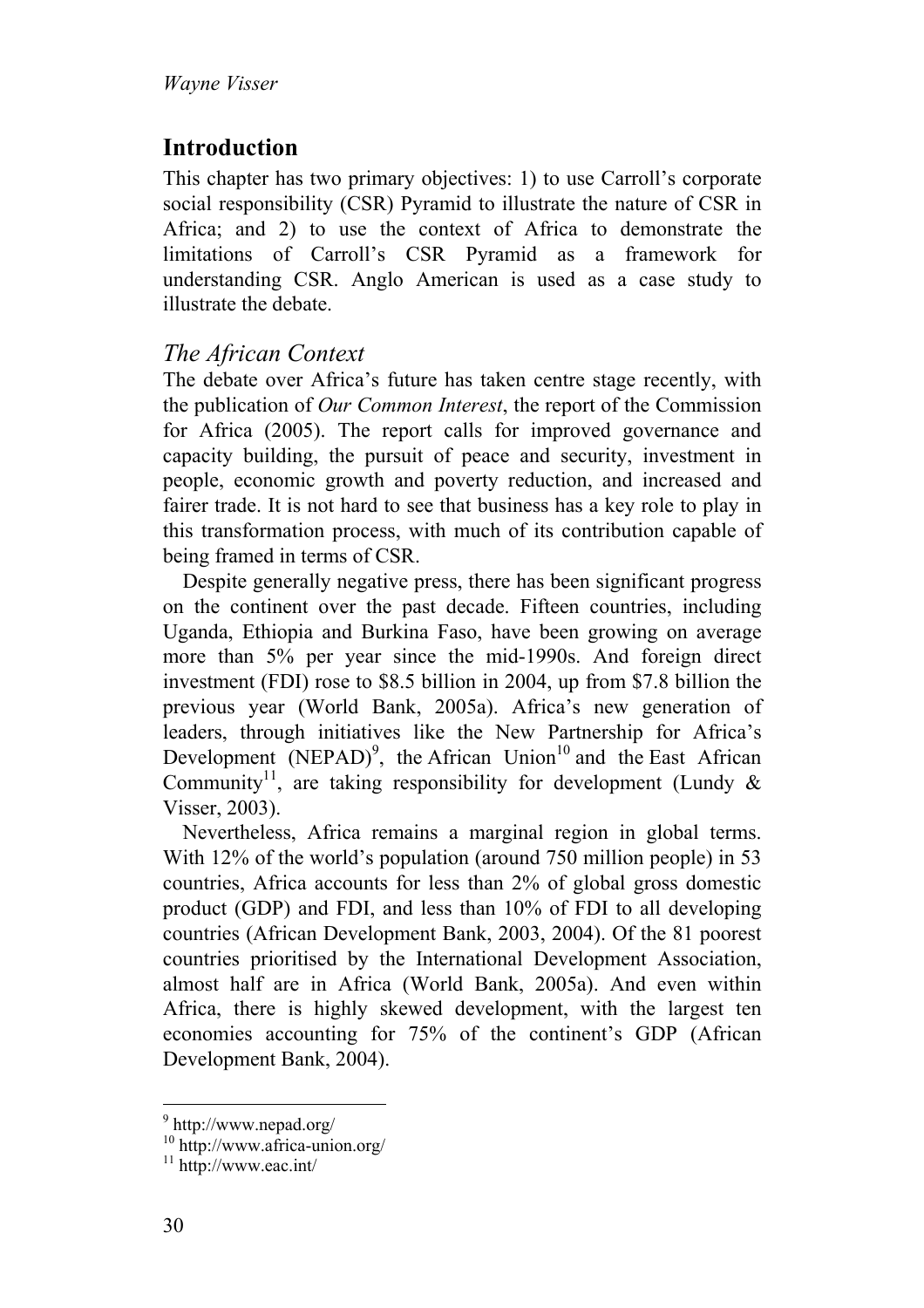The extent of the challenge for CSR in Africa becomes even clearer when we are reminded of the scale of social needs that still exist, despite decades of aid and development effort: life expectancy in Africa is still only 50 years on average (and as low as 38 years in some countries), Gross National Income per capita averages \$650 (and drops as low as \$90 in some countries) and the adult literacy rate is less than 20% in some countries (World Bank, 2004). At the current pace of development, Sub-Saharan Africa would not reach the Millennium Development Goals<sup>12</sup> for poverty reduction<sup>13</sup> until 2147 and for child mortality<sup>14</sup> until 2165; and as for HIV/AIDS and hunger, trends in the region are heading up, not down (UNDP, 2004).

#### *The Role of Business*

The track record of big business in Africa is mixed at best. There is certainly no shortage of examples of corporate complicity in political corruption, environmental destruction, labour exploitation and social disruption, stretching back more than 100 years (Christian Aid, 2004; Malan, 2005; Pakenham, 1992; Transparency International, 2005; UN Security Council, 2002). Equally, however, there is voluminous evidence of the benefits of business bringing capital investment, job creation, skills transfer, infrastructure development, knowledge sharing and social responsibility programmes to countries throughout Africa (African Development Bank, 2004; Fourie & Eloff, 2005; IBLF, 1995, 2002a; SustainAbility, 2002; Visser, 1999, 2005a).

Despite this polarisation of the debate, there is general agreement that the private sector remains one of the best placed institutions to make a significant positive contribution towards improving social, economic and environmental conditions in Africa. Recognition of this role is especially evident in the recent spate of publications on the potential of business to impact on development (IBLF & WBCSD, 2004; Nelson & Prescott, 2003) and poverty alleviation (IBLF, 2002b; Prahalad, 2004; Prahalad & Hammond, 2002; WBCSD, 2004). These envisaged corporate contributions are most often discussed in terms of CSR. This begs the question: CSR according to what (or whose) definition? And is it a definition that is relevant to the African context?

 $\overline{a}$ 

<sup>12</sup> http://www.developmentgoals.org/

 $13$  Target 1: Halve, between 1990 and 2015, the proportion of people whose income is less than one dollar a day; Target 2: Halve, between 1990 and 2015, the proportion of people who suffer from hunger. http://www.developmentgoals.org/

 $^{14}$  Target 5: Reduce by two-thirds, between 1990 and 2015, the under-five mortality rate. http://www.developmentgoals.org/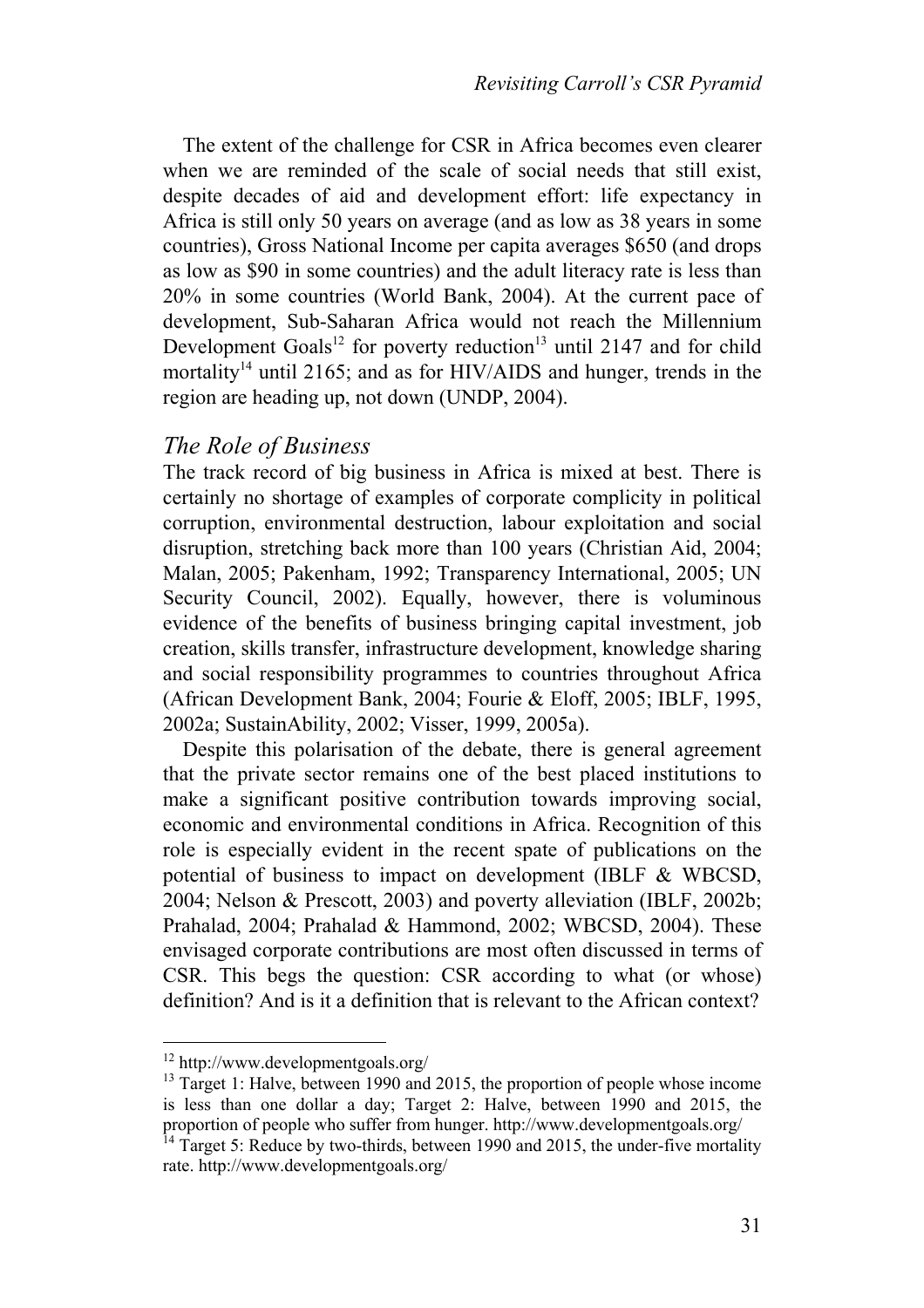# **Carroll's CSR Pyramid**

## *Defining CSR*

According to Carroll (1983), "corporate social responsibility involves the conduct of a business so that it is economically profitable, law abiding, ethical and socially supportive. To be socially responsible then means that profitability and obedience to the law are foremost conditions when discussing the firm's ethics and the extent to which it supports the society in which it exists with contributions of money, time and talent" (p.608). By Carroll's (1999) own admission, this is only one of countless definitions which have proliferated in the literature since the 1950s.

This diversity of conception is testimony to Moon's (2002) observation that CSR, similar to other important concepts like democracy and justice, is "essentially contested". Moon (2002) also makes the point that CSR "is only one of several terms in currency designed to capture the practices and norms of new business-society relations. There are contending names, concepts or appellations for corporate social responsibility" (p.3).

This is confirmed by a survey of CSR education in Europe, which found 50 different labels for CSR modules, 40 different labels for CSR programmes and numerous CSR synonyms, the most popular of which were: business ethics, corporate citizenship, sustainability or sustainable development, corporate environmental management, business & society, business & governance, business & globalisation, and stakeholder management. Reviews of CSR literature by Carroll (1994; 1999) and Garriga & Mele (2003) reach similar conclusions regarding multiplicity of aligned terms.

Nevertheless, common ground between these nuanced concepts and CSR is widely acknowledged (Madsen & Ulhoi, 2001; Moon, 2002; Van Marrewijk, 2003; Wheeler, Colbert, & Freeman, 2003). The definition of corporate responsibility by Sustainability (2004) is a good illustration of this confluence and interdependence of terms, describing it "an approach to business that embodies transparency and ethical behaviour, respect for stakeholder groups and a commitment to add economic, social and environmental value" (p.4).

For the purposes of this chapter, therefore, CSR is viewed as an umbrella concept, which includes corporate citizenship, corporate sustainability, stakeholder management, environmental management, business ethics and corporate social performance. However, it is Carroll's definition of CSR which will serve as the framework for further analysis and discussion.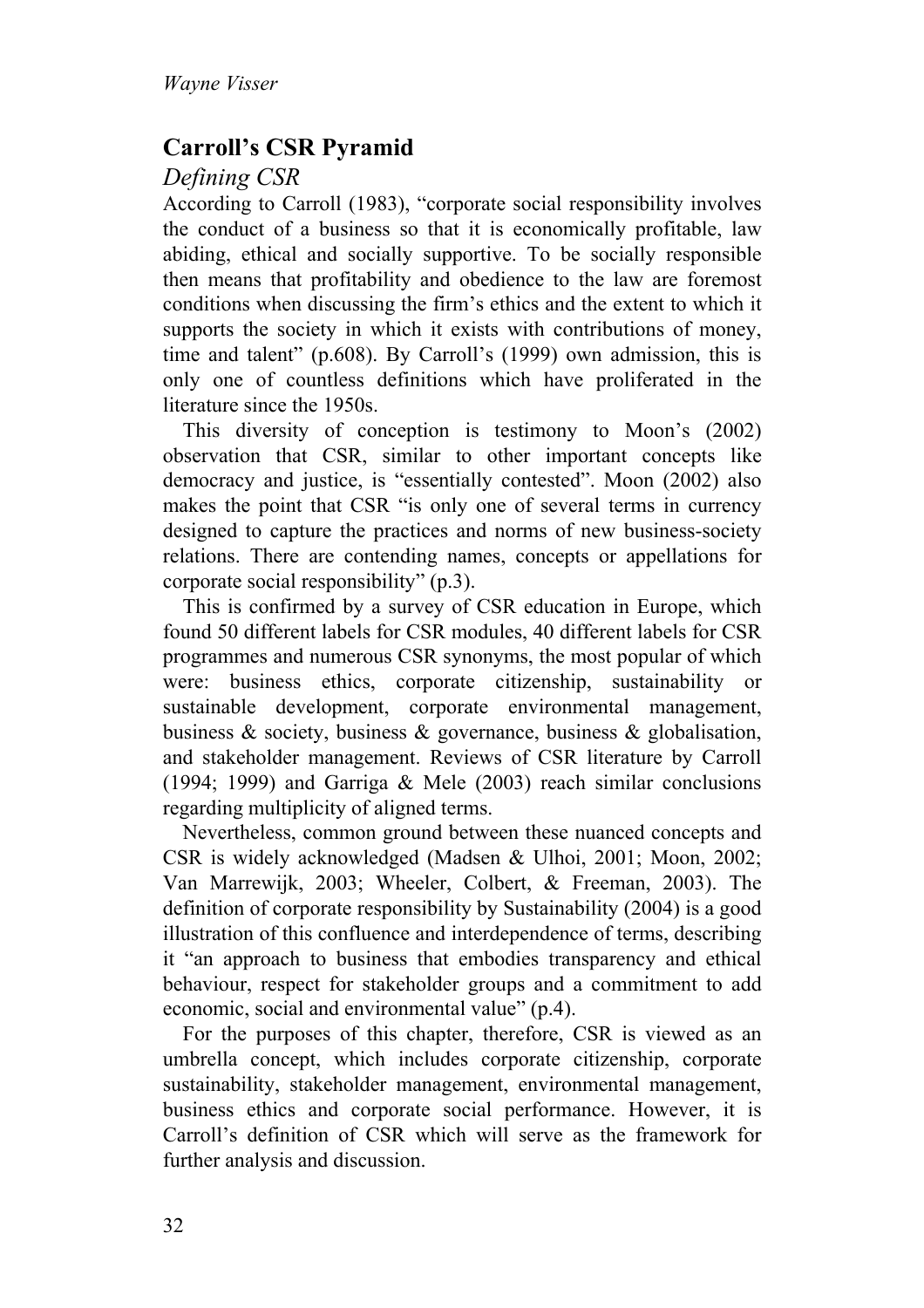Despite the plethora of CSR definitions over the last 50 years, Carroll's four-part conceptualisation has been the most durable and widely cited in the literature (Crane & Matten, 2004). Some of the reasons for this could be that:

- 1. The model is simple, easy to understand and has an intuitively appealing logic;
- 2. Over the 25 years since Carroll first proposed the model, it has been frequently reproduced in top management and CSR journals, mostly by Carroll himself (Carroll, 1979, 1983, 1991, 1994, 1998, 2000, 2004);
- 3. Carroll has sought to assimilate various competing themes into his model, e.g. corporate citizenship (Carroll, 1998) and stakeholders (Carroll, 2004);
- 4. The model has been empirically tested and largely supported by the findings (Aupperle, Carroll, & Hatfield, 1985; Pinkston & Carroll, 1994); and
- 5. The model incorporates and gives top priority to the economic dimension as an aspect of CSR, which may endear business scholars and practitioners. In fact, Carroll (1991) goes so far as to point out how little his definition of CSR differs from Friedman's (1970) view of the responsibilities of the firm.

#### *Representations of CSR*

Carroll (1979) first delineated the now-familiar four categories of CSR in a paper on corporate social performance, depicting them as ordered layers which he labelled economic, legal, ethical and discretionary responsibilities (see Figure 1:1).

Carroll (1979) explained that the four classes "are simply to remind us that motives or actions can be categorised as primarily one or another of these four kinds" (p.500). The order and relative weighting was "to suggest what might be termed their fundamental role in the evolution of importance" (p.500). In its first conception, therefore, the framework took a retrospective developmental perspective, based on the claim that "the history of business suggests an early emphasis on the economic and then legal aspects and a later concern for the ethical and discretionary aspects" (p.500).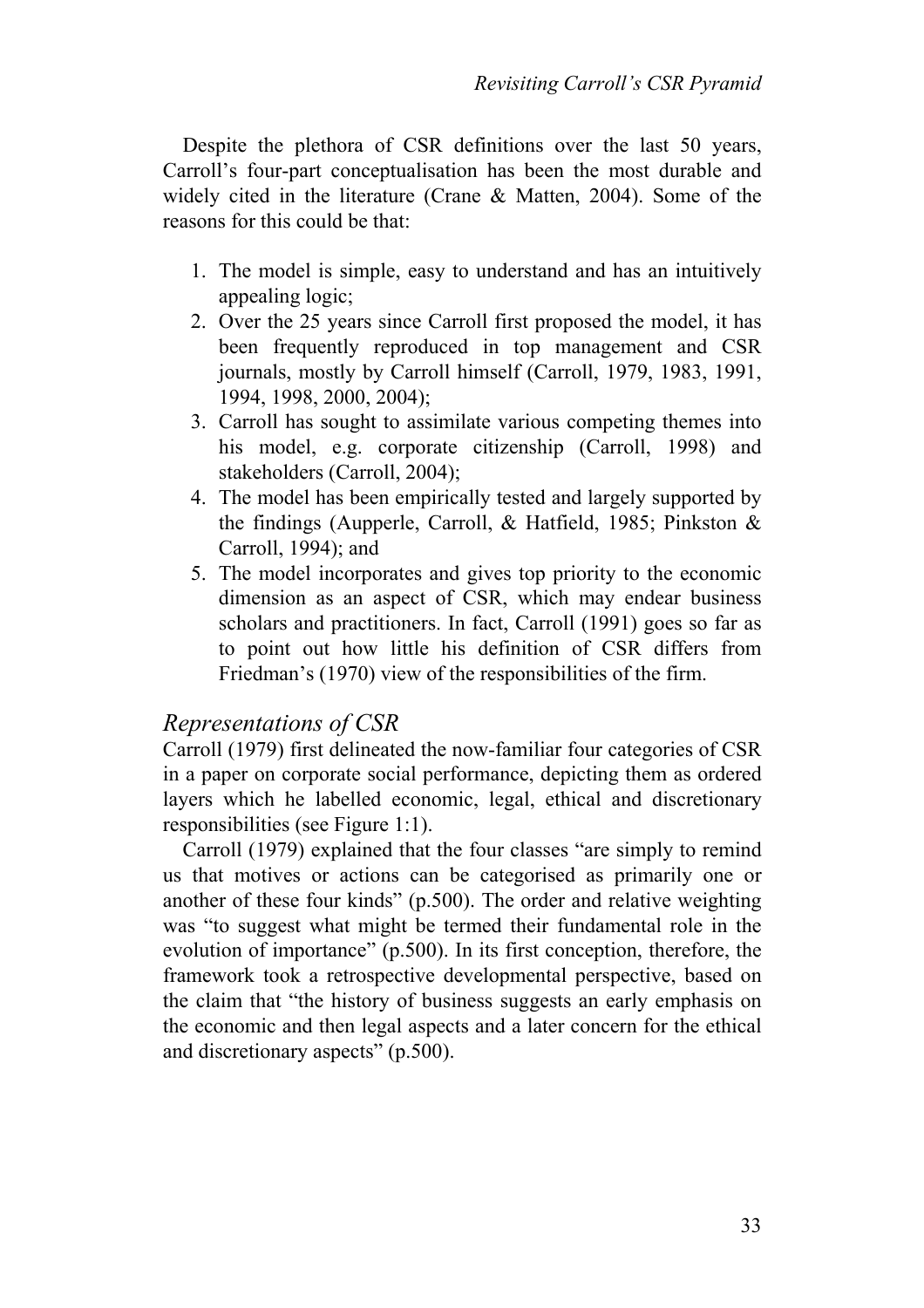

*Figure 1:1 Social Responsibility Categories (Carroll, 1979)*

In 1991, Carroll (1991) first presented his CSR model as a pyramid, as shown in Figure 1:2. He once again uses his original historical explanation for the relative weighting, saying: "To be sure, all these kinds of responsibilities have always existed to some extent, but it has only been in recent years that ethical and philanthropic functions have taken a significant place" (p.40). He also introduces dependence as a rationale, "beginning with the basic building block notion that economic performance undergirds all else" (p.42). Finally, he suggests that, although the components are not mutually exclusive, it "helps the manager to see that the different types of obligations are in a constant tension with one another" (p.42).



*Figure 1:2 The Pyramid of Corporate Social Responsibility (Carroll, 1991)*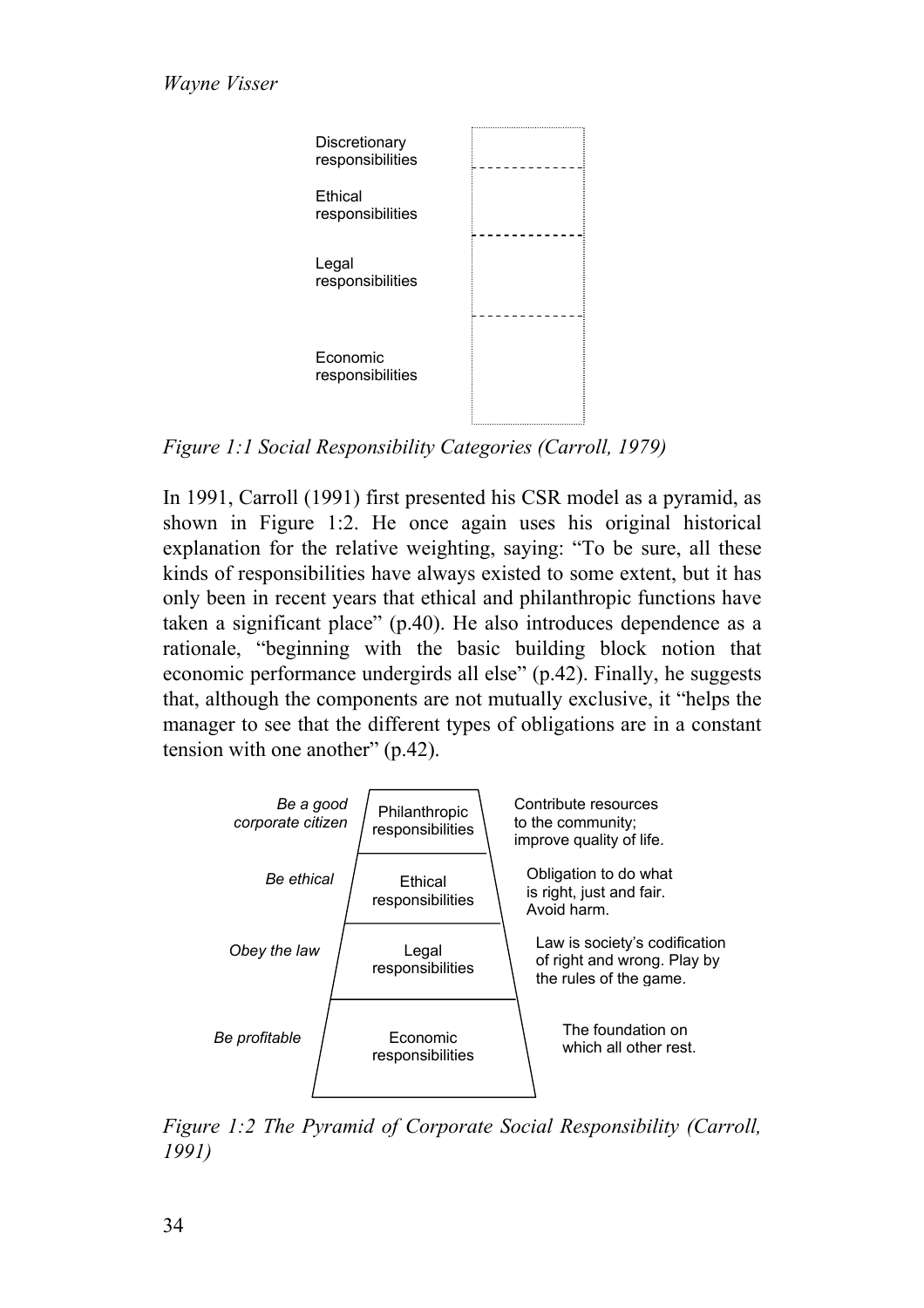Carroll (1998) appeared to briefly retract his dubious equating of philanthropy with corporate citizenship and to abandon his pyramid concept by reconceiving his model as "the four faces of corporate citizenship", but soon returned to his original construct (Carroll, 2000). Most recently, Carroll (2004) reproduced his 1991 CSR pyramid once again, but this time attempted to incorporate the notion of stakeholders, in terms of which economic responsibility contains the admonition to "do what is *required* by global capitalism", legal responsibility holds that companies "do what is *required* by global stakeholders", ethical responsibility means to "do what is *expected* by global stakeholders", and philanthropic responsibility means to "do what is desired by global stakeholders" (author's original emphasis).

#### *Empirical Evidence*

Aupperle, Hatfield & Carroll (1985; 1983) performed the first empirical test of the four part CSR model by surveying 241 Forbes 500-listed CEOs using 171 statements about CSR. The statistical analysis supported the model in two ways: 1) by confirming that there are four empirically interrelated, but conceptually independent components of CSR; and 2) by giving tentative support to the relative weightings Carroll earlier assigned to each of the four components. It is worth noting, however, that in this second conceptualisation, Carroll's framework reflects the perceptions of business leaders about the current relative importance of the four CSR categories, rather than an historical or dependence perspective.

In an effort to extend the earlier empirical analysis (Aupperle et al., 1985), Pinkston & Carroll (1994) performed a similar survey among top managers in 591 US subsidiaries of multinational chemical companies with headquarters in England, France, Germany, Japan, Sweden, Switzerland and the USA. Aggregate findings once again confirmed Carroll's four-part weighted model but interestingly showed Germany and Sweden to be exceptions, where legal responsibilities were ranked the highest priority followed by economic, ethical, and philanthropic aspects respectively. Comparison with the Aupperle, Hatfield & Carroll's (1985) findings also showed that in the intervening ten years the gap between the relative weightings of economic and legal responsibilities had decreased while ethical responsibilities had appeared to increase. Philanthropic responsibilities, on the other hand, had decreased in importance during this same period (Pinkston & Carroll, 1996).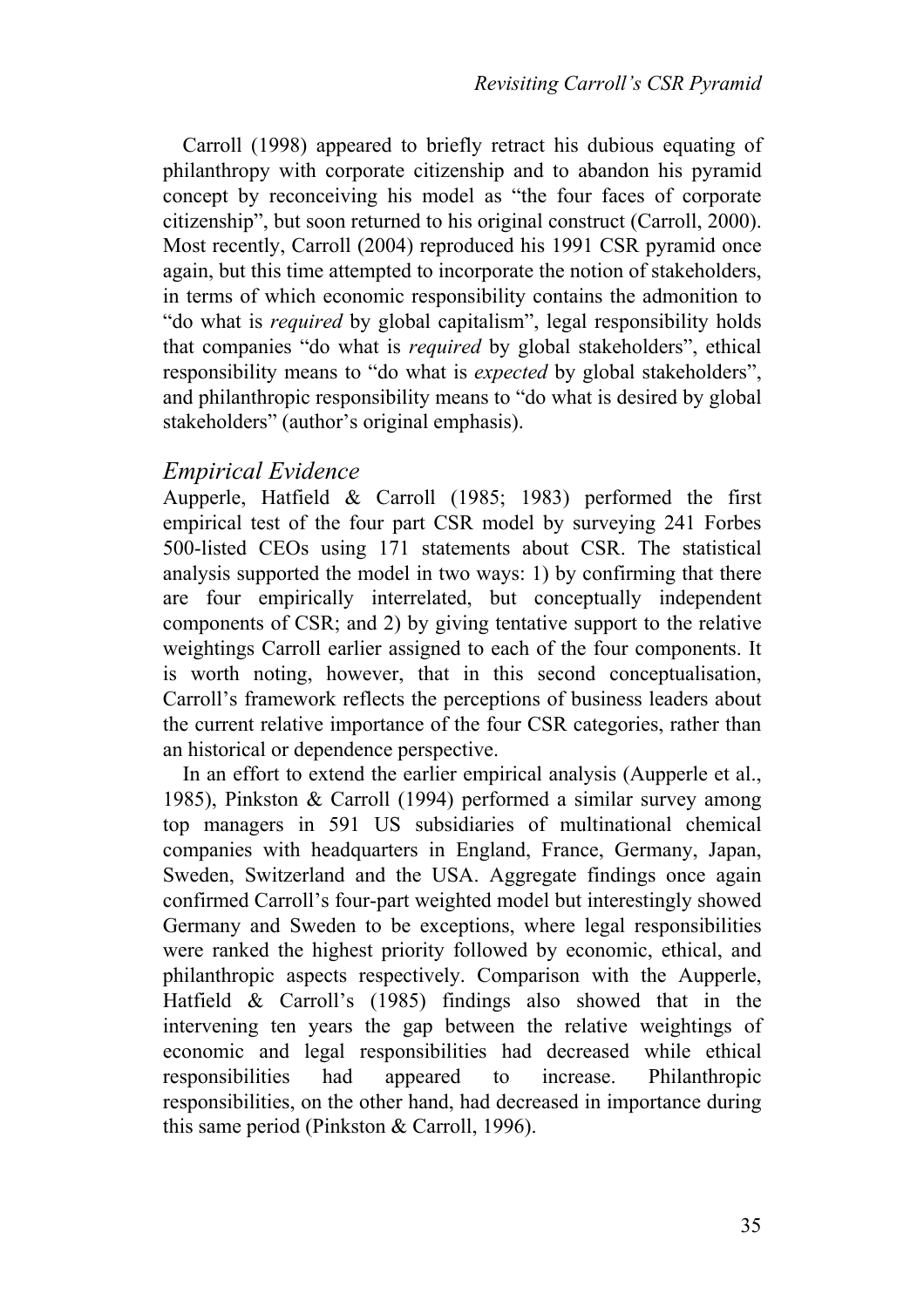Another study tested Carroll's CSR Pyramid on a sample of 503 large, black-owned businesses in the USA, suggesting the importance of culture (Edmondson & Carroll, 1999). The survey found that, while the economic component was rated as most important, ethical responsibilities were prioritised above legal responsibilities, and the differential between philanthropic and legal responsibilities was relatively small. A further study with a cultural dimension compared the views of 165 Hong Kong and 157 US students on CSR and found that Hong Kong students emphasised economic aspects more strongly than their US counterparts, and gave no difference in weighting between legal and ethical dimensions of CSR (Burton, Farh, & Hegarty, 2000).

| <b>Studies</b>                            | <b>Mean values</b>       |                       |                         |                               |
|-------------------------------------------|--------------------------|-----------------------|-------------------------|-------------------------------|
|                                           | Economic<br>orientations | Legal<br>orientations | Ethical<br>orientations | Philanthropic<br>orientations |
| Aupperle,<br>Carroll &<br>Hatfield (1985) | 3.50                     | 2.54                  | 2.22                    | 1.30                          |
| Pinkston &<br>Carroll (1994)              | 3.28                     | 3.07                  | 2.45                    | 1.15                          |
| England                                   | 3.49                     | 3.15                  | 2.29                    | 0.98                          |
| France                                    | 3.60                     | 3.04                  | 2.35                    | 0.98                          |
| Germany                                   | 2.86                     | 3.21                  | 2.46                    | 1.42                          |
| Japan                                     | 3.34                     | 2.76                  | 2.42                    | 1.41                          |
| Sweden                                    | 3.27                     | 3.30                  | 2.43                    | 1.00                          |
| Switzerland                               | 3.11                     | 3.04                  | 2.70                    | 1.10                          |
| <b>USA</b>                                | 3.11                     | 2.96                  | 2.48                    | 1.19                          |
| Edmondson &<br>Carroll (1999)             | 3.16                     | 2.12                  | 2.19                    | 2.04                          |
| Burton, Farh &<br>Hegarty (2000)          |                          |                       |                         |                               |
| Hong Kong                                 | 3.11                     | 2.32                  | 2.32                    | 1.84                          |
| USA                                       | 2.81                     | 2.42                  | 2.51                    | 1.99                          |

The table below summarises the mean values of these various empirical studies.

*Table 1:1 Comparison of CSR Studies Using Carroll's Pyramid Concept* 

# **Africa's CSR Pyramid**

Most of the research on Carroll's CSR Pyramid has been in an American context. Nevertheless, several of the empirical studies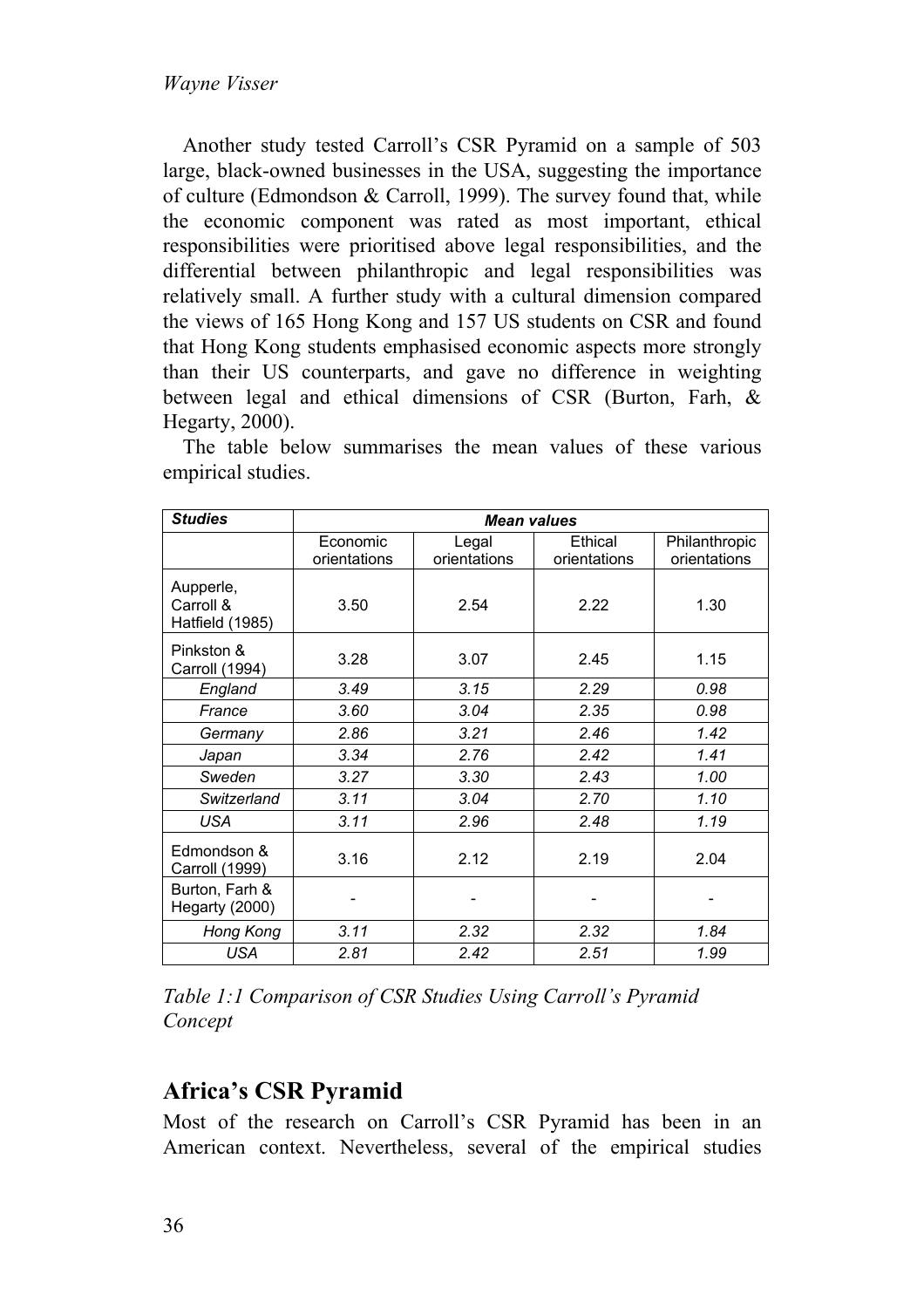already discussed suggest that culture may have an important influence on perceived CSR priorities (Burton et al., 2000; Edmondson et al., 1999; Pinkston et al., 1994). Crane & Matten (2004) address this point explicitly by discussing CSR in a European context using Carroll's CSR Pyramid. They conclude that "all levels of CSR play a role in Europe, but they have different significance, and furthermore are interlinked in a somewhat different manner" (p.46).

 In the same way that Crane and Matten (2004) have used Carroll's pyramid to describe CSR in Europe, this section will use the four-part construct to look at how CSR manifests itself in an African context. Although no comparative empirical study has been conducted, it is speculatively argued that the order of the layers in Africa – if they are taken as an indicator of relative emphasis assigned to various responsibilities – differs from Carroll's classic pyramid. In Africa, economic responsibilities still get the most emphasis. However, philanthropy is given second highest priority, followed by legal and then ethical responsibilities. This is illustrated in Figure 1:3.



*Figure 1:3 Africa's Corporate Social Responsibility Pyramid* 

## *Economic Responsibilities*

As already pointed out in the introduction, Africa suffers from a shortage of foreign direct investment. Furthermore, many African countries suffer from high unemployment – the most recent consolidated statistics (1997) show that only 43% of Africa's labour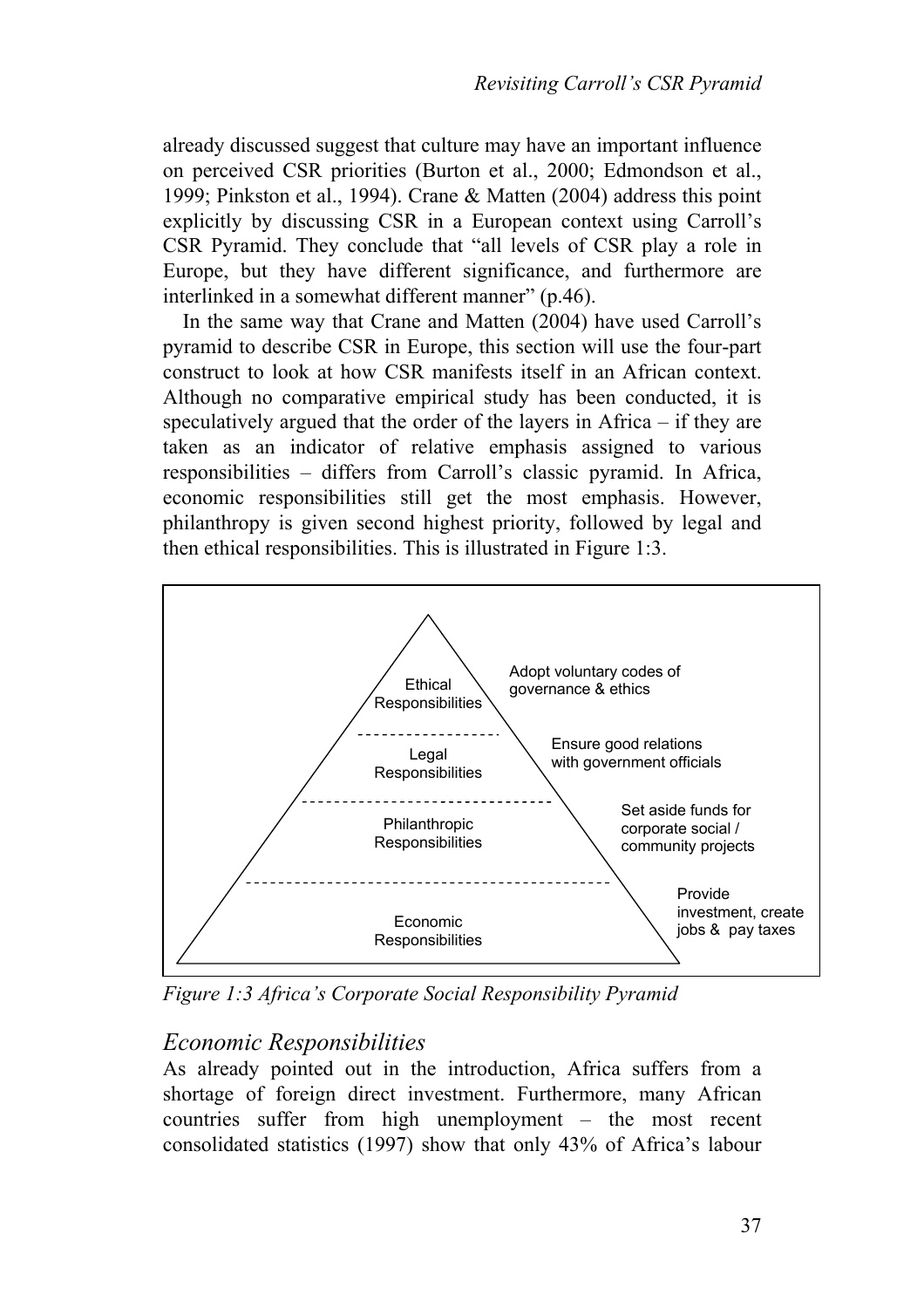force participates in the continental economy (African Development Bank, 2003). Poverty is also widespread (the proportion of the population living on less than \$1 a day is as high as 70% in some countries) and external debt is crippling (in some countries exceeding Gross National Income) (African Development Bank, 2004).

It is no surprise, therefore, that the economic contribution of companies in Africa is highly prized, by governments and communities alike. Crane & Matten (2004) claim that economic responsibility in the USA is strongly focused on profitability and returns to shareholders, while companies in continental Europe tend to define this contribution much more widely. The latter could also be said of African companies. To use Anglo American (2003) as an example, they emphasise in their *Report to Society 2003* (a form of CSR reporting) that "our economic contribution extends far beyond the profits we generate and can be divided into:

- 1. Value added in the course of production and the wider effects of these activities (e.g. through payments to suppliers and multiplier effects) and through investments in staff development, technology transfer and investment; and
- 2. The value to society of our products, which are used in the manufacture of goods that underpin our way of life and for which there are few ready substitutes" (p.53).

In fact, Anglo American's economic contribution in Africa (summarised in Box 1:1) exceeds the GDP of many individual African countries. Their approach to economic responsibility, like that of many other companies in Africa, stresses the importance of what the International Business Leaders Forum (Nelson, 2003) calls the "economic multipliers", of which they identify eight:

- 1. Generate investment and income
- 2. Produce safe products and services
- 3. Create jobs
- 4. Invest in human capital
- 5. Establish local business linkages
- 6. Spread international business standards
- 7. Support technology transfer
- 8. Build physical and institutional infrastructure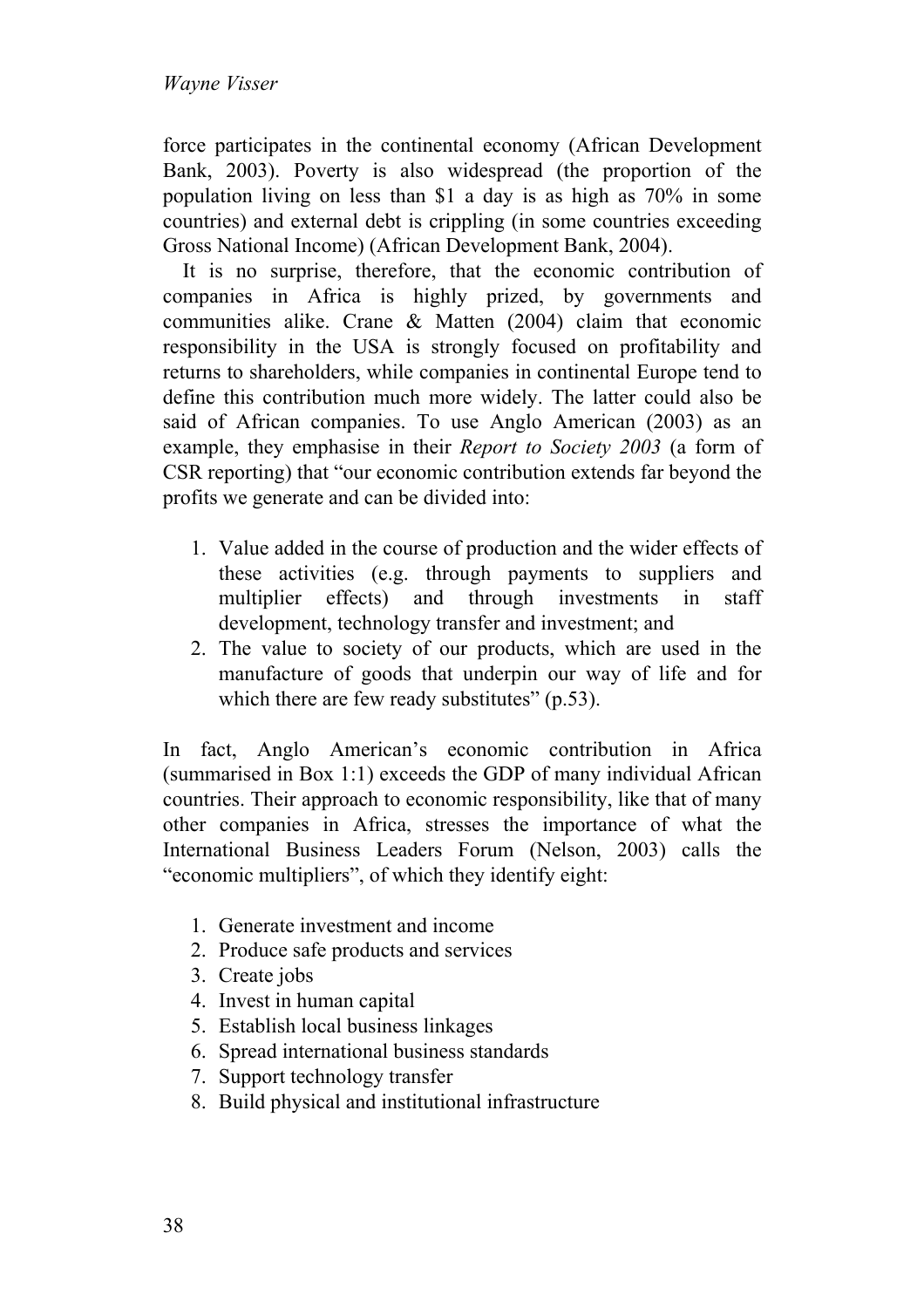| Employment:<br>Value added*:                                                     | 135,000 employees                                                       |  |  |  |
|----------------------------------------------------------------------------------|-------------------------------------------------------------------------|--|--|--|
|                                                                                  | \$3.3 billion                                                           |  |  |  |
| Distribution of economic benefits -                                              |                                                                         |  |  |  |
| Employees:                                                                       | \$1.9 billion                                                           |  |  |  |
| Suppliers:                                                                       | \$4.2 billion                                                           |  |  |  |
| Tax and related payments to governments -                                        |                                                                         |  |  |  |
| South Africa:                                                                    | \$606 million                                                           |  |  |  |
| Mali:                                                                            | \$24 million                                                            |  |  |  |
| Capital expenditure:                                                             | \$1.8 billion                                                           |  |  |  |
| Black economic empowerment -                                                     |                                                                         |  |  |  |
| Procurement from black-owned companies:                                          | \$411 million                                                           |  |  |  |
| Value of empowerment transactions:                                               | \$424 million                                                           |  |  |  |
| Proportion of South African management<br>from historically disadvantaged groups | 35%                                                                     |  |  |  |
| Shareholders:                                                                    | Mostly institutional; 32% are<br>resident in South Africa               |  |  |  |
| National presence:                                                               | Botswana, Guinea, Mali, Namibia,<br>South Africa, Tanzania,<br>Zimbabwe |  |  |  |

\* Value added is the difference between the value received for the sale of products and the cost of the materials required for production. Source: (Anglo American, 2003)

#### *Box 1:1 Anglo American's Economic Contribution in Africa (2003)*

In a country like South Africa, where business is being actively encouraged (and in some cases required) to redress the inequities of the past, economic contribution takes on the added dimension of black economic empowerment and employment equity (affirmative action). For example, Anglo American is now subject to the South African Mining Charter, which is a legally binding commitment by the industry to increase the access of previously disadvantaged individuals to the mineral resources of the country and their associated economic benefits. They do this through prioritised development and promotion of previously disadvantaged staff, entering into financial partnerships with empowerment companies and prioritised procurement from black-owned firms. In addition, Anglo American has established the \$5.3 million Anglo Khula Mining Fund to promote the entry of black economic empowerment participants into junior mining companies.

It is worth noting as a caveat to conclude this section that, in Africa, economic responsibility has two faces – economic contribution on the one side and economic dependence on the other. To use a different example, as a result of BHP Billiton's construction of the Mozal aluminium smelter in Maputo, Mozambique's export earnings went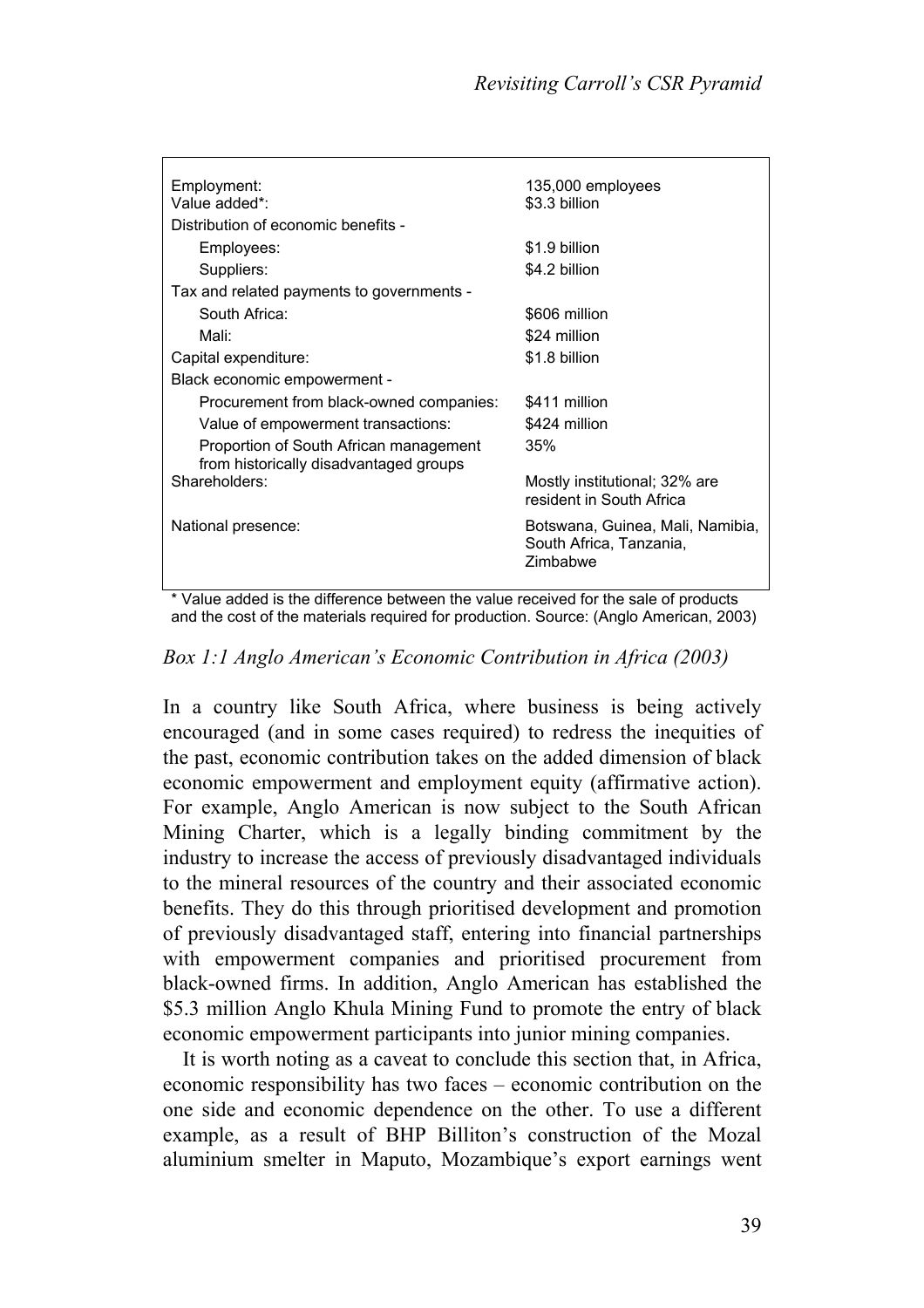from \$220 million to \$1 billion, and the net positive impact on the country's balance of payments was around \$100 million. In 2002, Mozal accounted for 53% of Mozambique's exports, 28% of imports and added 2.1% real GDP growth to the economy (BHP Billiton, 2003). The economic contribution is clear, but so is the dependence. What would be the economic impact if they were to withdraw from the country, for whatever reason (as did Anglo American from Zambia in 2002)? And what are the implications for legal compliance and ethical conduct, when the government is so dependent on a single company?

## *Philanthropic Responsibilities*

Crane & Matten (2004) note that philanthropic responsibility in Europe tends to be rather more compulsory via the legal framework than discretionary acts of successful companies or rich capitalists like in the USA. In this respect, Africa has more in common with the American model, although philanthropy generally gets an even higher priority as a manifestation of CSR in Africa. This is the case for a number of reasons. In the first instance, the socio-economic needs of the African societies in which companies operate are so great that philanthropy is an expected norm  $-$  it is considered the right thing to do by business. Companies also realise that they cannot succeed in societies that fail, and philanthropy is seen as the most direct way to improve the prospects of the communities in which business operates.

Secondly, many African societies have become reliant on foreign aid. In 2002, Sub-Saharan Africa received around \$19 billion of official development assistance (ODA), which equates to \$28 per capita, compared with an average of \$11 for the world (African Development Bank, 2004). A study of philanthropy by US Foundations showed that in 2002, Sub-Saharan Africa received around \$150 million from American grantmakers alone (Foundation Centre, 2004). Hence, there is an ingrained culture of philanthropy in Africa. Fox (2004) also argues that "the contemporary CSR agenda is skewed by the dogma that often limits it to voluntary business activities, by its domination by actors in the North, and its focus on large enterprises" (29).

A third reason for Africa's philanthropy prioritisation is that it is generally still at an early stage of maturity in CSR, sometimes even equating CSR and philanthropy, rather than the more embedded approaches now common in developed countries. Southern African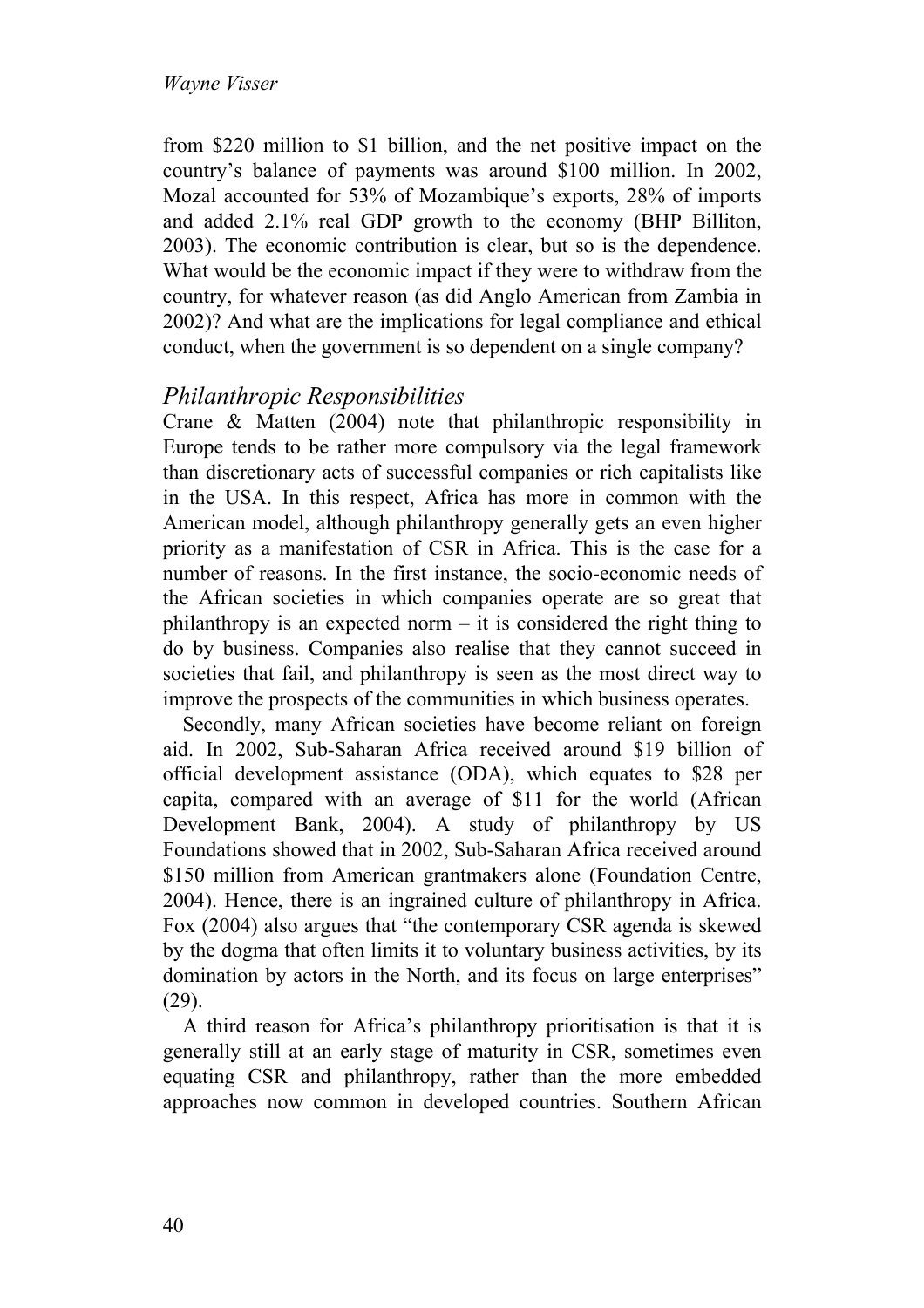Grantmakers' Association<sup>15</sup> typifies this corporate emphasis on philanthropy, with its membership comprising corporations with social responsibility programmes, international donor organisations, local private foundations, grantmaking non-governmental organisations, community foundations and government funding agencies. A similar (but US-based) organisation is the Africa Grantmakers' Affinity Group. $16$ 

There are no consolidated figures for corporate philanthropy in Africa. However, Trialogue (2004a) estimates that the total corporate expenditure on corporate social investment (CSI) in South Africa for the 2003 financial year was R2.35 billion (around \$385 million), 6.8% higher than in 2002. Based on the total CSI budget of a sample of 100 leading corporate grantmakers, the average CSI budget per company in South African in 2003 was R13 million (\$2.1 million). In terms of the priority issues, education funding made up 39% of CSI spent in 2003, up from 35% in 2000, while spending on health (including HIV/AIDS) is up to around 10% in 2003, and a similar proportion to support for job creation initiatives. Other areas, in order of declining budget proportion, were training, social development, arts and culture, community and rural development, environment, sports development, safety and security, and housing.

Anglo American is once again a good example, typifying the philanthropic approach taken by many companies in Africa. In their *Report to Society 2003,* Anglo American (2003) support the main contention of this section when they say that "in developing countries there is still a significant role for philanthropic programmes" (p.48). Their primary vehicle for charitable engagement in Africa is the Anglo American Chairman's Fund, which was established in 1975 and aims "to enable people to take greater control over their daily lives" (p.48). The largest proportion of the \$10 million distributed in 2003 went to education (51%). Further details of their philanthropic contribution are summarised in Box 1:2.

 $\overline{a}$ 

<sup>15</sup> http://www.donors.co.za/

<sup>16</sup> http://www.africagrantmakers.org/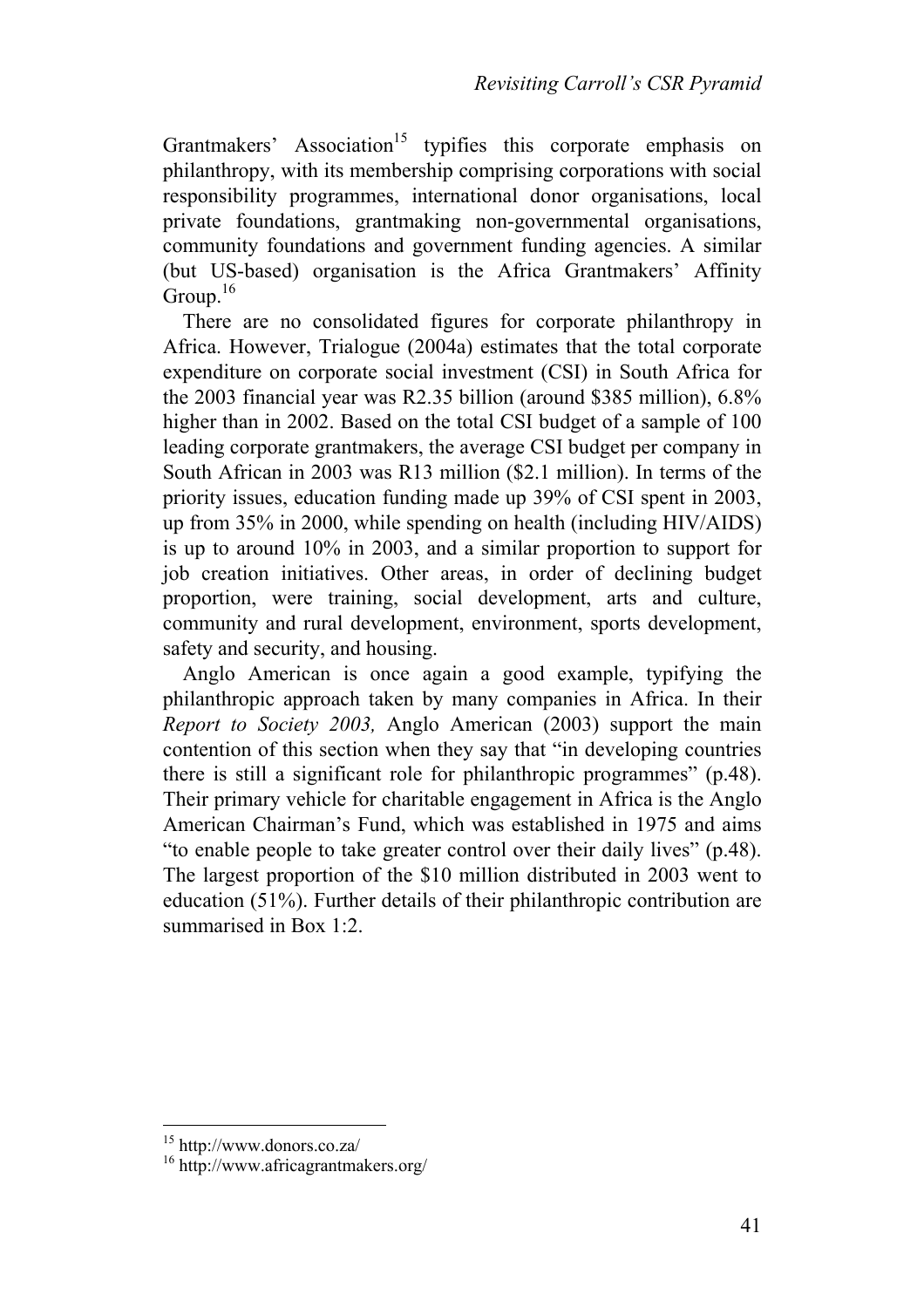| Corporate social investment (Southern Africa)<br>Anglo American Chairman's Fund | More than \$20 million  |  |
|---------------------------------------------------------------------------------|-------------------------|--|
| Number of projects supported (past decade)                                      | 7.800                   |  |
| Extent of contribution (past decade)                                            | \$66 million            |  |
| Number of grants (2003)                                                         | 442                     |  |
| Value of grants (2003)                                                          | \$10 million            |  |
| HIV/AIDS                                                                        |                         |  |
| HIV wellness programme enrolment (2003)                                         | 3,300 employees         |  |
| Donation to LoveLife AIDS charity                                               | \$4 million             |  |
| Voluntary Aids testing programme                                                | 10% of employees        |  |
| Free antiretroviral treatment to employees                                      | 94% back at normal work |  |

Source: (Anglo American, 2003)

*Box 1:2 Anglo American's Philanthropic Contribution in Africa (2003)* 

In Africa, however, philanthropy goes beyond simple charitable giving. HIV/AIDS is a case in point, where the response by business is essentially philanthropic (HIV/AIDS not being an occupational disease), although clearly in companies' own medium to long-term economic interest. A survey of 8,719 business executives in 104 countries on HIV/AIDS notes that in areas where the prevalence of HIV/AIDS is above 20%, such as in Southern and Central Africa, 72% of companies now have formal and informal policies to tackle the disease (World Economic Forum, UNAIDS, and Harvard School of Public Health, 2004). The survey cites Anglo American as a global benchmark for implementing extensive voluntary counselling and testing for HIV infection, coupled with antiretroviral therapy for employees. The result is that over 90% of the 2,200 Anglo American employees who have accessed and remained on treatment are well and have returned to normal work.

#### *Legal Responsibilities*

In Africa, legal responsibilities have a lower priority than in developed countries. This does not necessarily mean that companies flaunt the law, but it is far less of a pressure for good conduct. There are several reasons for this. Firstly, in much of Africa, the legal infrastructure is poorly developed and often lacks independence, resources and administrative efficiency. Many African countries also lag behind the developed world in terms of incorporating human rights and other issues relevant to CSR into their legislation (Mwaura, 2004).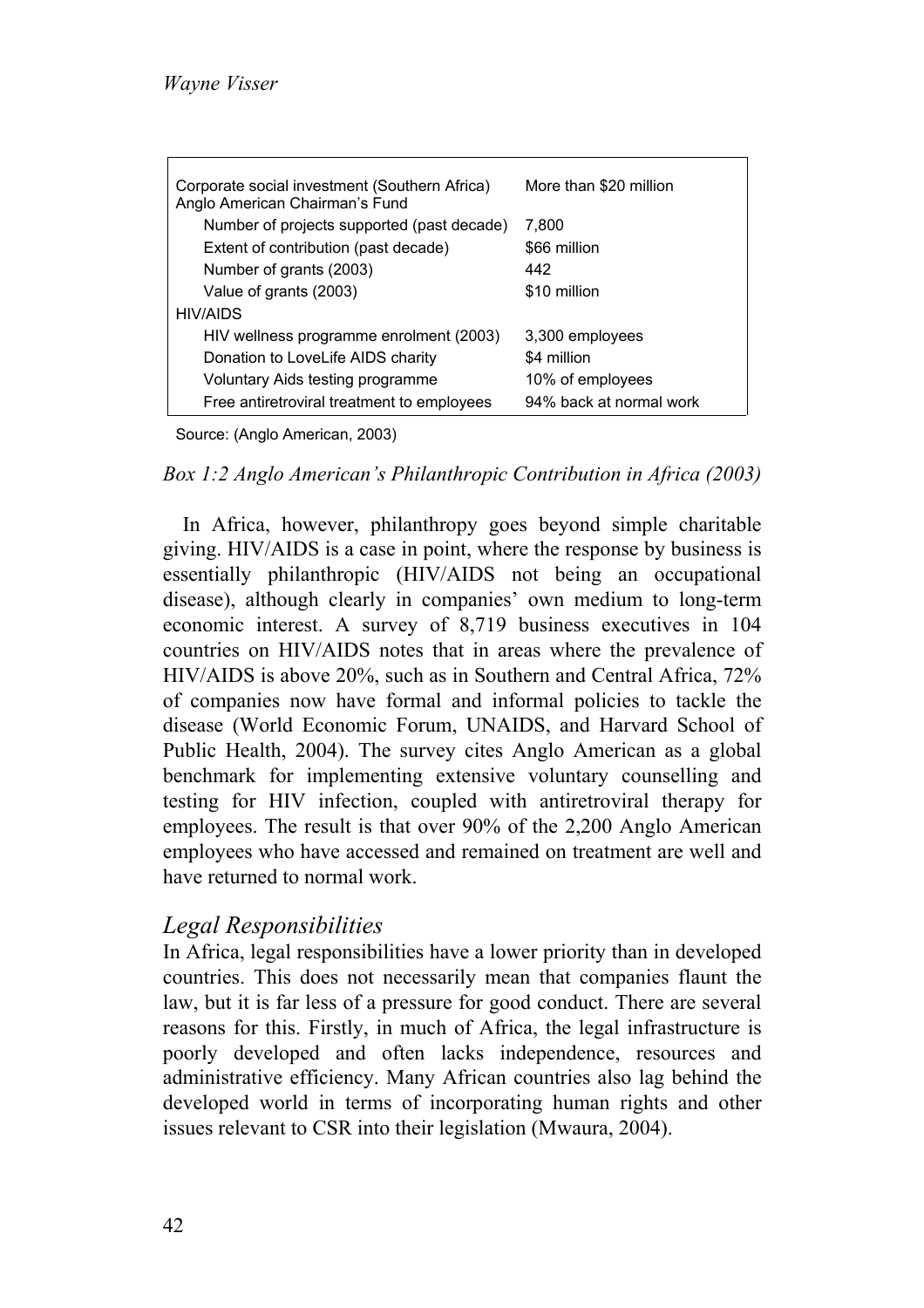For example, the Nigeria Law Reform Commission (1987) declined to recommend the adoption of a provision obliging directors to have regard to the interests of employees on the basis that it would adversely affect the developing economy of the country by deterring foreign investors and, in turn, lead to job losses. This approach seems more similar to the American view of legislation as interference with private liberty than the European approach of a strong state role in regulating corporate practice (Crane et al., 2004). In Africa, however, there is the further suggestion that Carroll's (1991) assumption that the law is a form of "codified ethics", where changing values are "the driving force behind the very creation of laws and regulations" (41), may not always hold true.

Admittedly, over the past ten years some countries in Africa have seen significant progress in strengthening the human rights and CSR aspects of their legislation – South Africa (Visser, 2005b) and Kenya (Mwaura, 2004) being two cases in point. However, government capacity for enforcement remains a serious limitation and reduces the effectiveness of legislation as a driver for CSR. This view is supported by a survey of South Africa's top companies, in which only 10% cited "abiding by laws and regulations" as their one principal motivation for pursuing corporate citizenship (Trialogue, 2004b).

The weak influence of the law as a deterrent against unethical behaviour was also illustrated in a survey of 1,026 public and private sector organisations in South Africa (KPMG, 2002). The study found that 67% of respondents believed fraud was a problem in their organisations, and 66% cited a lack of adequate penalties and law enforcement, as well as inefficiencies in the justice system, to be the reason for the increase in fraud.

Not surprisingly, Anglo American (2002) claim legal compliance as one of their fundamental business principles, saying "we respect the laws of host countries" (2) and "we will comply with all laws and regulations applicable to our businesses and to our relationships with our stakeholders" (3). Nevertheless, in 2003, legal actions against the company for breaches of safety legislation resulted in fines of \$235,000 and environmental incidents resulted in fines of \$40,000. The point is not so much the company's commitment to legal compliance, but rather that it is given relatively less importance as a driver in the pursuit of CSR, compared with economic and philanthropic pressures.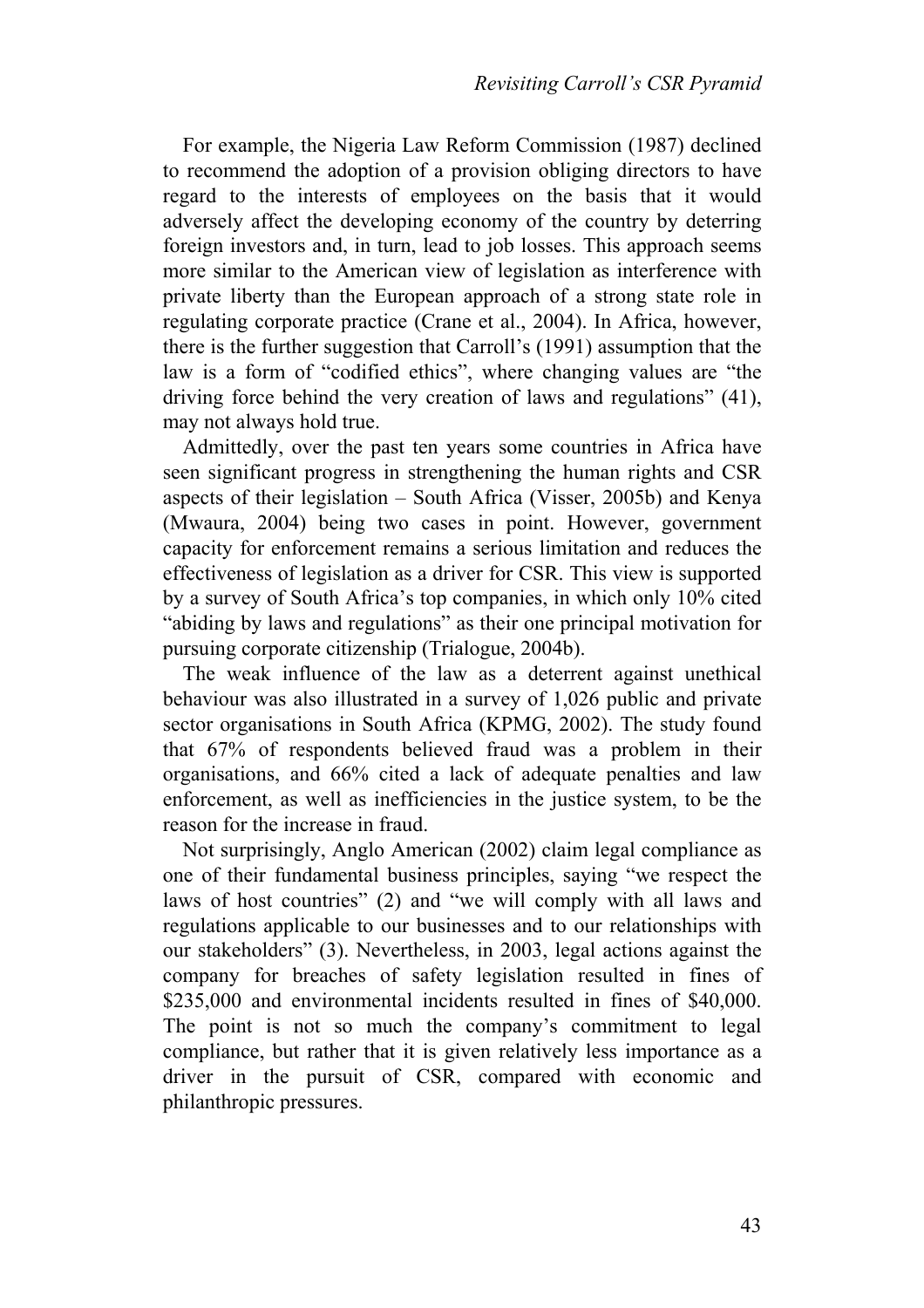## *Ethical Responsibilities*

Crane & Matten (2004) suggest that ethical responsibilities enjoy a much higher priority in Europe than in the USA. In Africa, however, ethics seems to have the least influence on the CSR agenda. This is not to say that Africa has been untouched by the global trend towards improved governance. In fact, the 1992 and 2002 King Reports on Corporate Governance in South Africa have both led the world in their inclusion of CSR issues. For example, the 1992 King Report was the first global corporate governance code to talk about "stakeholders" and to stress the importance of business accountability beyond the interests of shareholders (IoD, 1992). Similarly, the 2002 King Report (King II) was the first to include a section on "integrated sustainability reporting", covering social, transformation, ethical, safety, health and environmental management policies and practices (IoD, 2002).

Although adoption of the code remains voluntary, the Johannesburg Securities Exchange (JSE) has subsequently made King II a listing requirement. In terms of compliance, South Africa's large companies seem to have responded well. For instance, a survey of the 154 companies listed on the JSE's All Share Index showed that 65% now report annually on sustainability-related issues and 77% reference some form of internal code of ethics (KPMG, 2004). Similarly, research of the top 200 JSE-listed companies revealed that nearly 60% claim to have already fully adopted the requirements of King II, while more than 90% claim they will fully comply in the future (Trialogue, 2004b).

This progress is certainly encouraging, although on the broad scale of Africa it is still the exception rather than the rule. Even among large South African companies where a basic ethics infrastructure is in place (such as codes of conduct and whistle-blower mechanisms), ethics training and senior management responsibility for ethics still appears to be lacking (KPMG, 2001). The critical question is whether corporate governance practices have since filtered down to the broad mass of companies in Africa. In this respect, global statistics on corruption in Africa suggest that, in practice, ethics remains the lowest CSR priority.

For instance, in Transparency International's (2004a) Corruption Perception Index, in which  $145$  nations are surveyed (where  $1<sup>st</sup>$  is least corrupt and  $145<sup>th</sup>$  is most corrupt), only two African countries are in the top 50 (Botswana  $31<sup>st</sup>$  and South Africa  $44<sup>th</sup>$ ), while 31 are ranked lower than  $50<sup>th</sup>$ , and 17 are ranked lower than  $100<sup>th</sup>$ . Similarly, in Transparency International's (2004b) Global Corruption Barometer,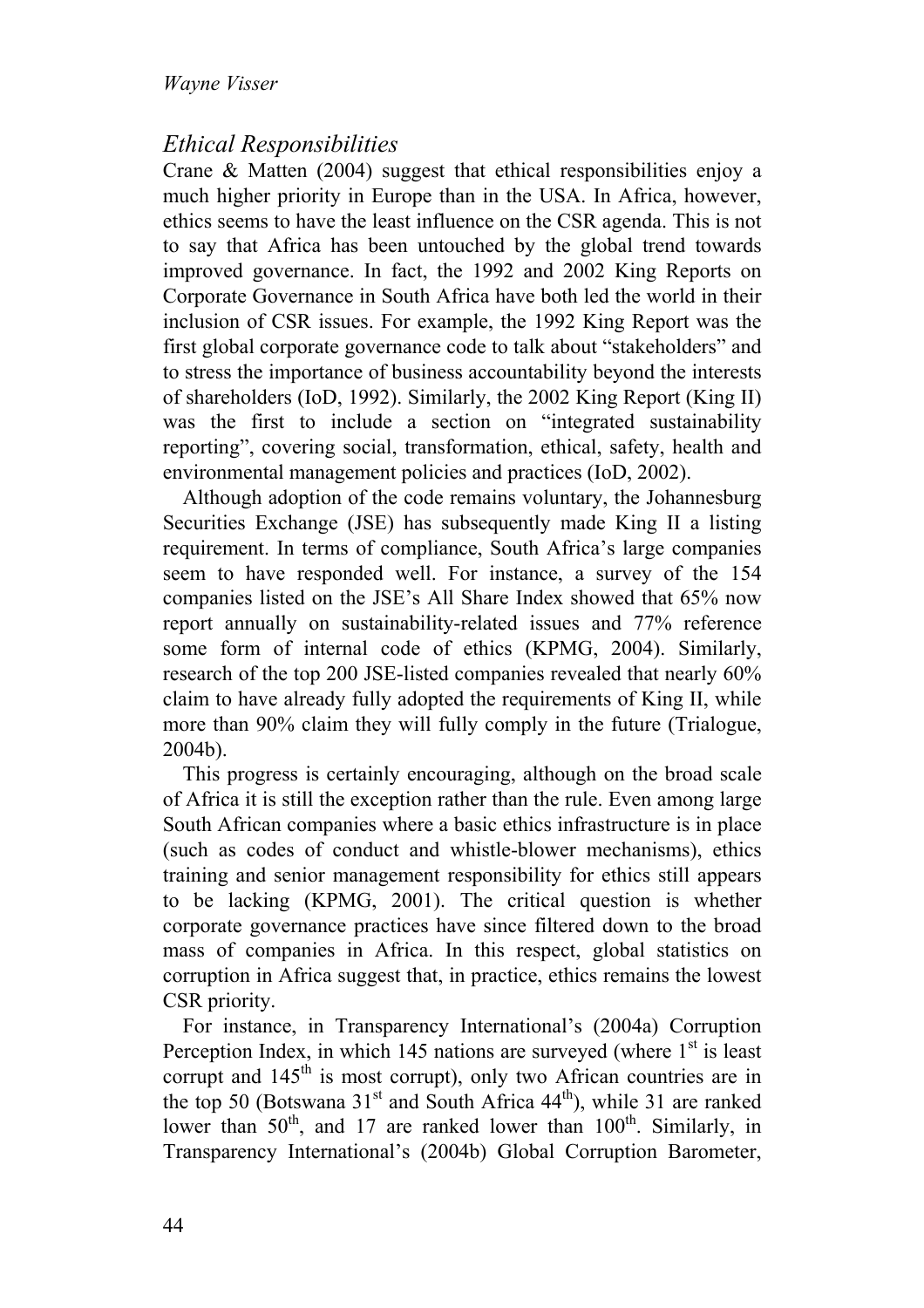more than half of all respondents in the African countries surveyed indicated that corruption affects business to a large extent. The World Bank's Investment Climate Survey paints a similar picture of Africa (World Bank, 2005b).

One of the attempts to address corruption in Africa has been the UKled Extractive Industries Transparency Initiative (EITI), which aims to increase transparency over payments by companies to governments and government-linked entities, as well as transparency over revenues by those host country governments. Here there is perhaps more cause for optimism, with countries like Nigeria and Ghana having taken the lead on publishing extractive industry revenues.

Anglo American (2003) notes its support for the EITI "as a means of increasing stakeholder confidence, reducing opportunities for embezzlement and stimulating debate around how revenues are allocated most effectively in resource-dependent economies" (p.10). In their statement of business principles Anglo American (2002) also insist that "we are implacably opposed to corruption. We will not offer, pay or accept bribes or condone anti-competitive practices in our dealings in the marketplace and will not tolerate any such activity by our employees" (3). In 2003, they launched a whistle-blowing facility in order to allow employees to anonymously report any violations of Anglo American's business principles or any legal or ethical concerns.

Hence, in Africa, we see a gap between the generally high ethical stance taken by a minority of companies – typically large multinationals like Anglo American – and the widespread reality of corruption that remains entrenched in many countries on the continent. The recently launched African Union Convention on Preventing and Combating Corruption is a further attempt to change this malaise and instil a new culture of ethical responsibility. But with eight outstanding ratifications of the fifteen needed for it to enter into force, there appears to still be a lack of political will.

#### **Revisiting Carroll's CSR Pyramid**

As this chapter has shown, Carroll's CSR Pyramid is both a durable and useful model for defining and exploring CSR. However, it has some serious limitations. These can be grouped into two categories:

1) Conceptual clarity - i.e. what is the model trying to say? and

2) Descriptive accuracy - i.e. does the model describe reality?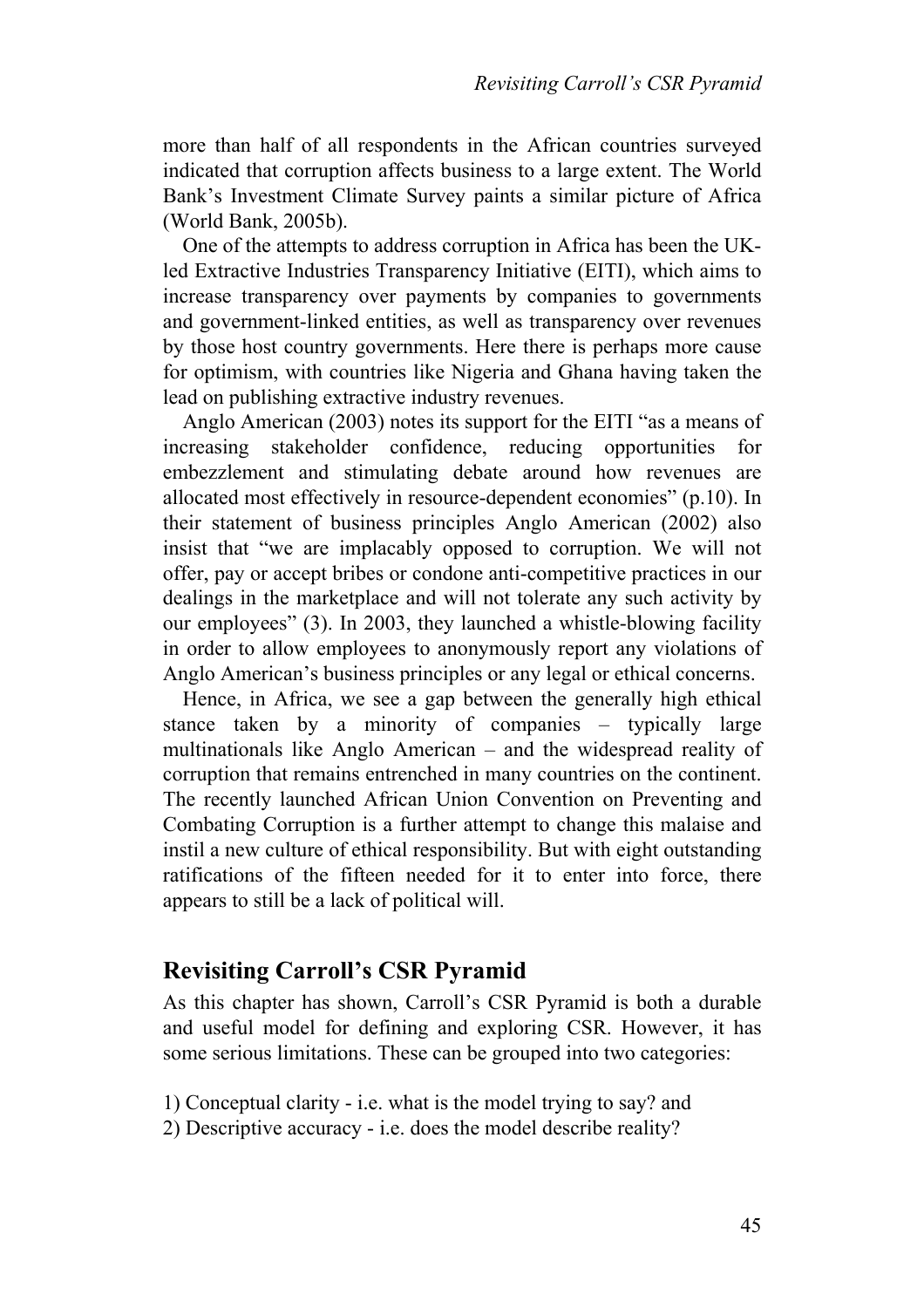## *Conceptual Clarity*

Carroll is not consistent in his explanation of why CSR is depicted as a hierarchy. Sometimes, he suggests it is the way CSR has developed historically (Carroll, 1979, 1991), other times he uses it to depict an order of dependence (Carroll, 1991, 2004), and his empirical evidence implies yet another rationale, namely that it reflects the relative perceived importance assigned by managers (Edmondson et al., 1999; Pinkston et al., 1994, 1996). He even suggests at one point that the model was simply conceived to make the point that these various obligations (economic and ethical) should be fulfilled simultaneously (Carroll, 2000).

Another criticism is that, in his attempt to conflate various allied concepts such as business ethics, corporate citizenship and stakeholder management into his own CSR Pyramid, Carroll fails to do justice (or seemingly even to properly understand) these competing themes. As previously mentioned, at one point he equates corporate citizenship with philanthropy (Carroll, 1991), then he suggests it is essentially the same as CSR (Carroll, 1998; Pinkston et al., 1994), before reverting back to his original view of it only representing the discretionary element at the top of his pyramid (Carroll, 2004). Scholars of corporate citizenship (Matten & Crane, 2005; McIntosh, Thomas, Leipziger, & Coleman, 2002) certainly do not share Carroll's narrow interpretation.

This begs the question: what is Carroll's model trying to depict? What is the scope of coverage he envisages? His attempts at incorporating related themes certainly suggests that he is trying to establish an umbrella concept for the relationship between business and society, and Aupperle et al. (1985) praise its "comprehensive quality" (455). But what then of the whole field of environmental management or corporate sustainability? This is perhaps the most glaring content omission in Carroll's CSR Pyramid and especially conspicuous given the recent trend towards integrating the social, economic and environmental aspects of corporate responsibility (Elkington, 1994, 1997; Visser & Sunter, 2002). The fact that managers are increasingly likely to use the banner of sustainability or the triple-bottom-line approach to describe their CSR activities suggests Carroll's pyramid has limited instrumental value.

It is also not clear whether Carroll is using the pyramid as a descriptive or normative model. The retrospective and dependence explanations suggest a descriptive bias, while his empirical and simultaneity arguments tend towards the normative. If it is intended as a normative framework, there are many in Africa and elsewhere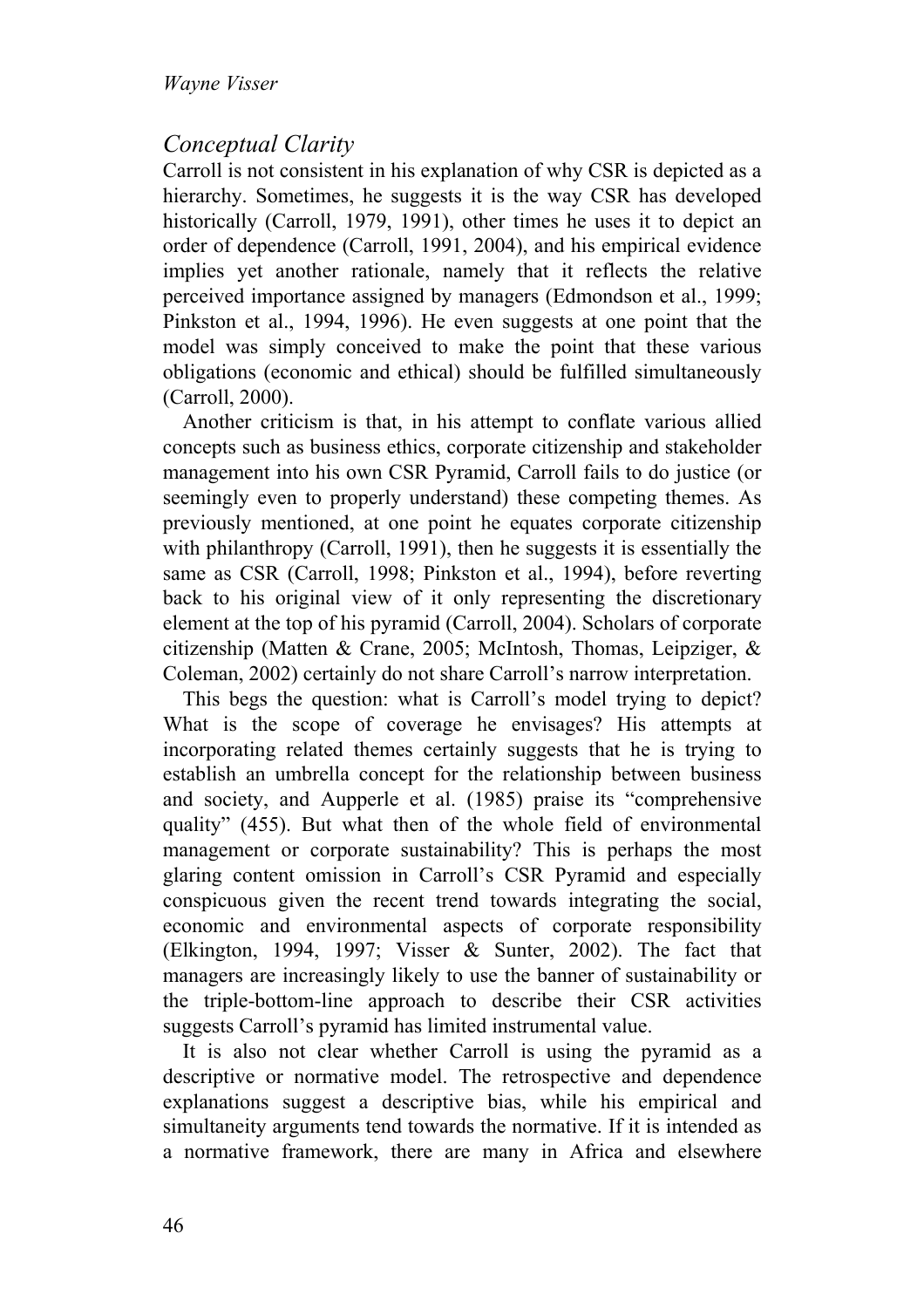outside America who would not agree with Carroll's ordered elements as representative of their CSR aspirations (De Jongh & Prinsloo, 2005; Springett, 2003; Visser, 2003; Welford, 2003).

#### *Descriptive Accuracy*

Carroll is striving for universality with his model, but it has not been properly tested in contexts outside of America. What evidence there is to date suggests that different cultures and sub-cultures not only give different nuances to the meaning of each component, but may also assign different relative importance (Burton et al., 2000; Crane, 2000; Edmondson et al., 1999; Pinkston et al., 1994). Although this chapter has not followed Carroll's positivist empirical approach to test his CSR Pyramid in Africa, one might speculate that such research would add further evidence of the variability of CSR in different cultural contexts.

Carroll's pyramid is also very simplistic and static, failing to capture the complexity of CSR in practice. For example, Crane and Matten (2004) believe that the main limitation of the model is that it "does not adequately address the problem of what should happen when two or more responsibilities are in conflict" (p.44). In fact, Carroll reports an "interesting finding" in his original empirical study, namely that "the more economically oriented a firm is, the less emphasis it places on ethical legal, and discretionary issues" (461). However, he fails to suggest how to resolve such conflicts.

In an African context, such conflicts and contradictions tend to be the norm rather than the exception – how to reconcile job creation and environmental protection, short-term profitability and HIV/AIDS treatment costs, oppressive regimes and transparent governance, economic empowerment and social investment? And in reality, the interconnections between Carroll's four levels are so blurred as to seem artificial or even irrelevant. For example, is the issue of HIV/AIDS treatment primarily an economic responsibility (given the medium to long-term effects on the workforce and economy), or is it ethical (because HIV/AIDS sufferers have basic human rights), or is it philanthropic (HIV/AIDS is not an occupational disease, so surely treatment amounts to charity)?

De Jongh & Prinsloo (2005) concur, emphasising that the challenges facing CSR in Africa involve messy, 'on the edge of chaos' scenarios. Hence, rather than tinkering with Carroll's Pyramid, perhaps we should be looking for alternatives that better describe the reality of CSR? Indeed, in attempting to understand the CSR practices of a multinational mining company in Africa, Hamann et al. (2005) find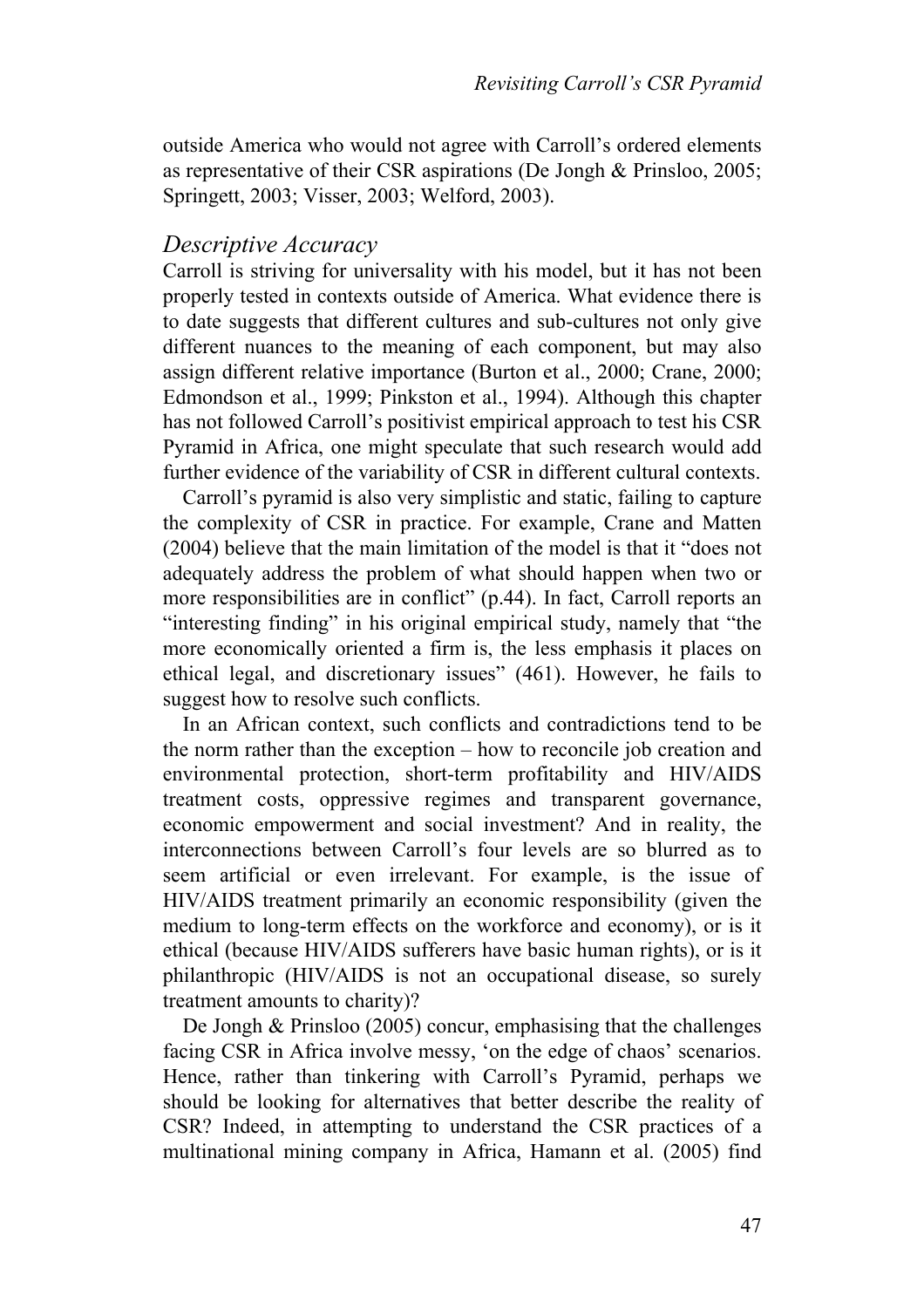complexity theory to be a much more useful model than Carroll's CSR Pyramid. They explain that local governance and the role of corporate citizenship within it can be described fruitfully as a complex system for the following reasons:

- The order of the system is emergent
- Relationships are non-linear
- Activities are linked through feedback loops
- The order of the system is path-dependent

McIntosh (2003) agrees and has published an entire book – *Raising a Ladder to the Moon* – which uses complexity theory as the basis for exploring corporate responsibility. Other refreshing perspectives that hold promise for providing a better understanding of CSR, especially in an African context, include holism (Visser, 1995; Visser et al., 2002), chaos theory (De Jongh et al., 2005) and spiral dynamics (Beck & Cowan, 1996; Van Marrewijk & Werre, 2002).

## **Conclusions and Recommendations**

This chapter has sought to explore the nature of CSR in an African context, using Carroll's CSR pyramid as a framework for descriptive analysis. Evidence of how CSR is practised in an African context has also been used to challenge the accuracy and relevance of Carroll's Pyramid. Most critically, it is suggested that the relative priorities of CSR in Africa are likely to be different from the classic, American ordering. This finding remains speculative and provocative and would therefore benefit from further empirical research. However, if confirmed, this raises several important issues regarding the crosscontinental CSR debate, including:

- The importance of cultural context in the determination of appropriate CSR priorities and programmes
- The desirability and appropriateness of striving for universal, standardized approaches and models for CSR
- The influence of what Fox (2004) calls the skewed CSR agenda dominated by the dogma of the North on developing countries
- The need for flexibility in approaches to CSR policy and practice by multinationals operating in Africa and globally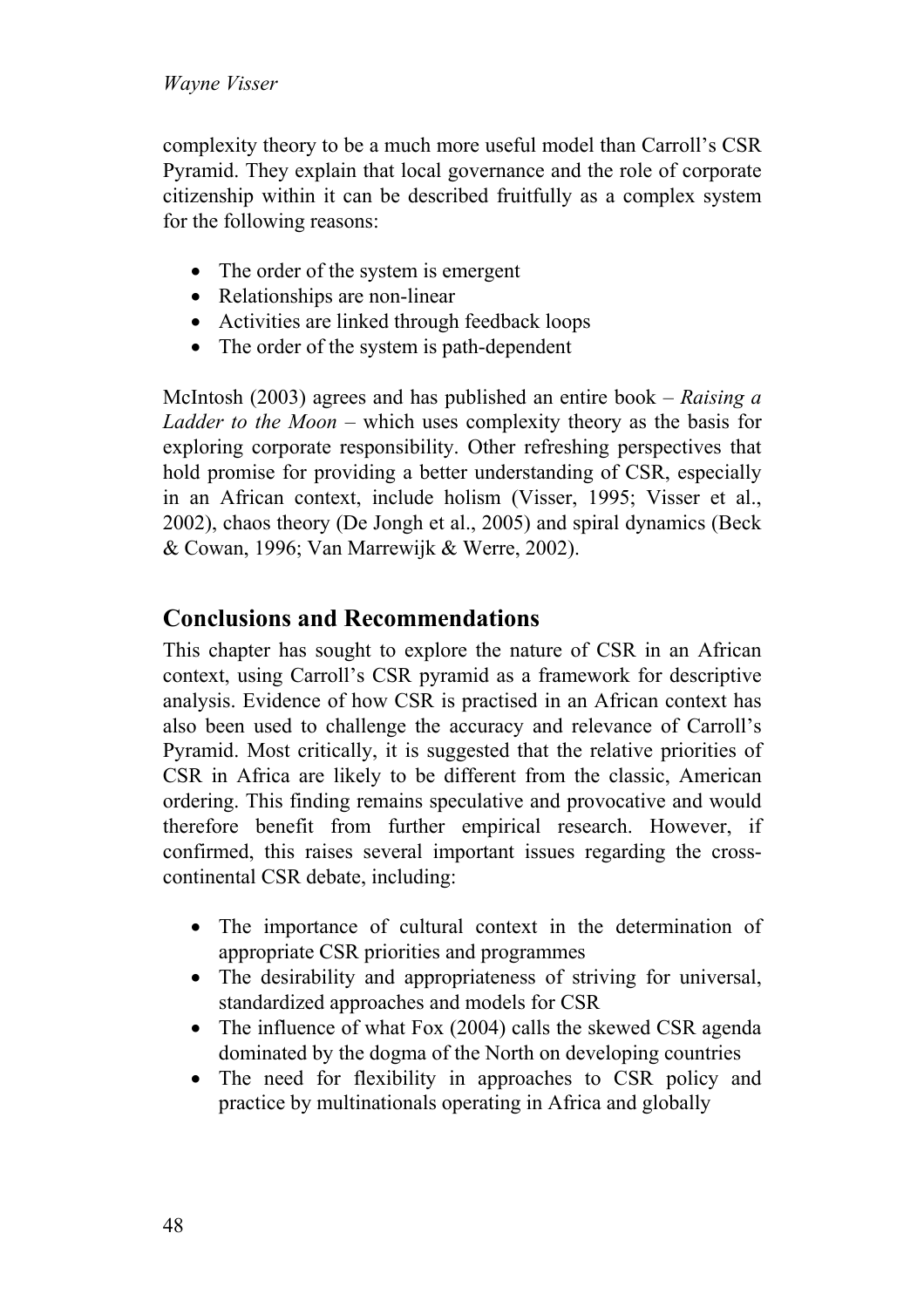The normative perspective on CSR lies largely outside the scope of this chapter. The descriptive approach adopted sought to illustrate how CSR actually manifests itself in Africa, rather than presenting an aspirational view of what CSR in Africa *should* look like. For example, it is not suggested that legal and ethical responsibilities *should* get such a low priority, but rather that they do in practice.

Nevertheless, a concluding argument could be made that improved ethical responsibilities, incorporating good governance, *should* be assigned the highest priority in Africa, since this provides the key to improvements in all the other dimensions, including economic development, rule of law and voluntary action. Governance reform in Africa is what is most desperately needed to provide what Fox (2004) calls "the enabling environment for responsible business" (p.29).

Finally, this chapter suggests that Carroll's CSR Pyramid may not be the best model for understanding CSR in general, and CSR in Africa in particular. Hence, research into alternative CSR theories and frameworks is encouraged.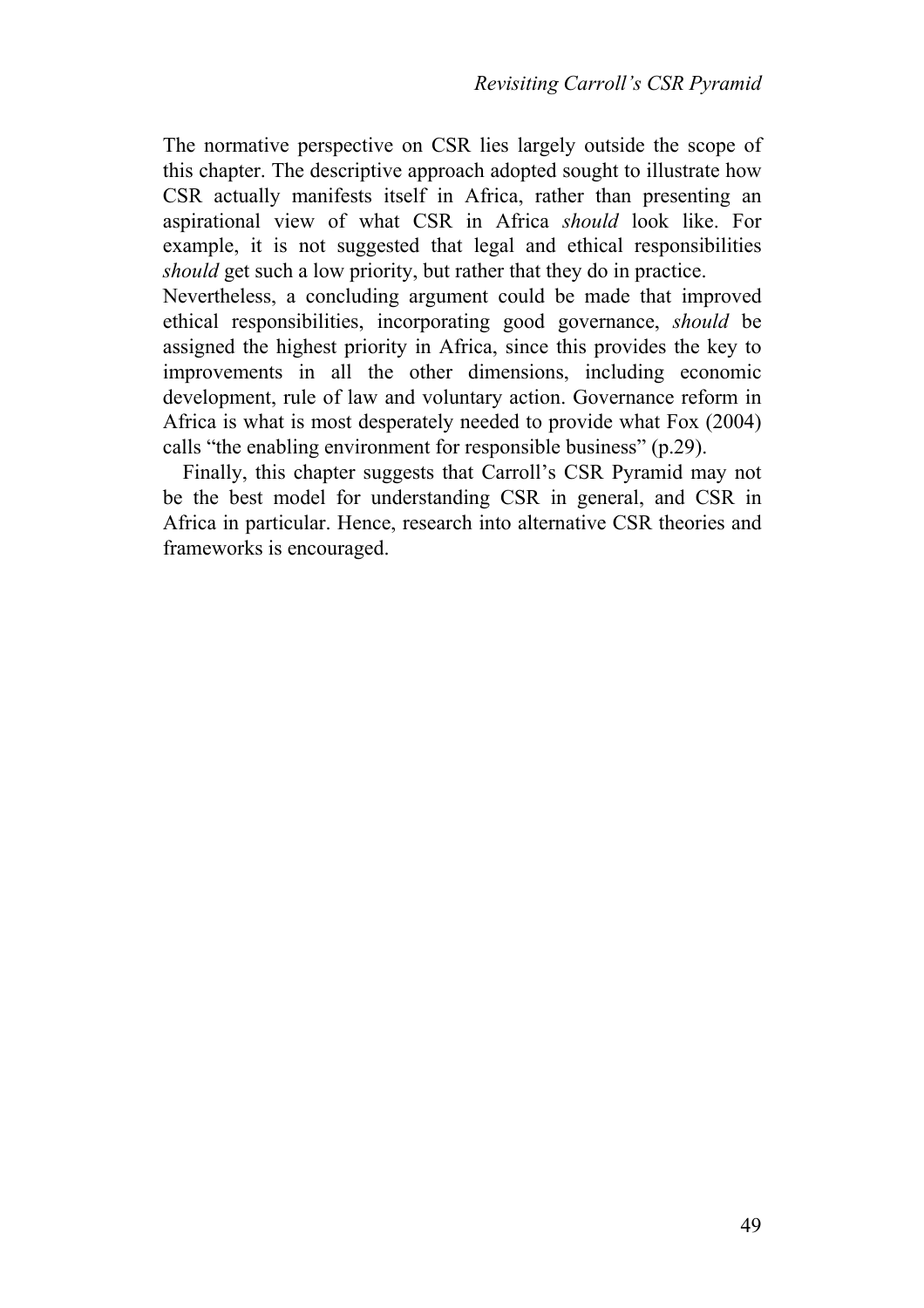# **Bibliography**

African Development Bank (2003). African Development Bank Statistics Pocket Book 2003. Abidjan: African Development Bank.

African Development Bank (2004). African Development Report 2004: Africa in the Global Trading System. Abidjan: African Development Bank.

Anglo American (2002). Good Citizenship: Our Business Principles. London: Anglo American.

Anglo American (2003). Report to Society 2003: Working for Sustainable Development. London: Anglo American.

Aupperle, K. E., Carroll, A. B. & Hatfield, J. D. (1985). An Empirical Examination of the Relationship Between Corporate Social Responsibility and Profitability. Academy of Management Journal, 28[2], p. 446-463.

Aupperle, K. E., Hatfield, J. D. & Carroll, A. B. (1983). Instrument Development and Application in Corporate Social Responsibility. Academy of Management Proceedings, p. 369-373.

Beck, D. & Cowan, C. C. (1996). Spiral Dynamics: Mastering Values, Leadership, and Change. Oxford: Blackwell.

BHP Billiton (2003). Welcome to Mozal: Together We Make A Difference. Maputo: BHP Billiton.

Burton, B. K., Farh, J.L. & Hegarty, W. H. (2000). A Cross-Cultural Comparison of Corporate Social Responsibility Orientation: Hong Kong vs. United States Students. Teaching Business Ethics, 4[2], p. 151-167.

Carroll, A. B. (1979). A Three-Dimensional Model of Corporate Performance. Academy of Management Review, 4[4], p. 497-505.

Carroll, A. B. (1983). Corporate social responsibility: Will industry respond to cut-backs in social program funding? Vital Speeches of the Day, 49, p. 604-608.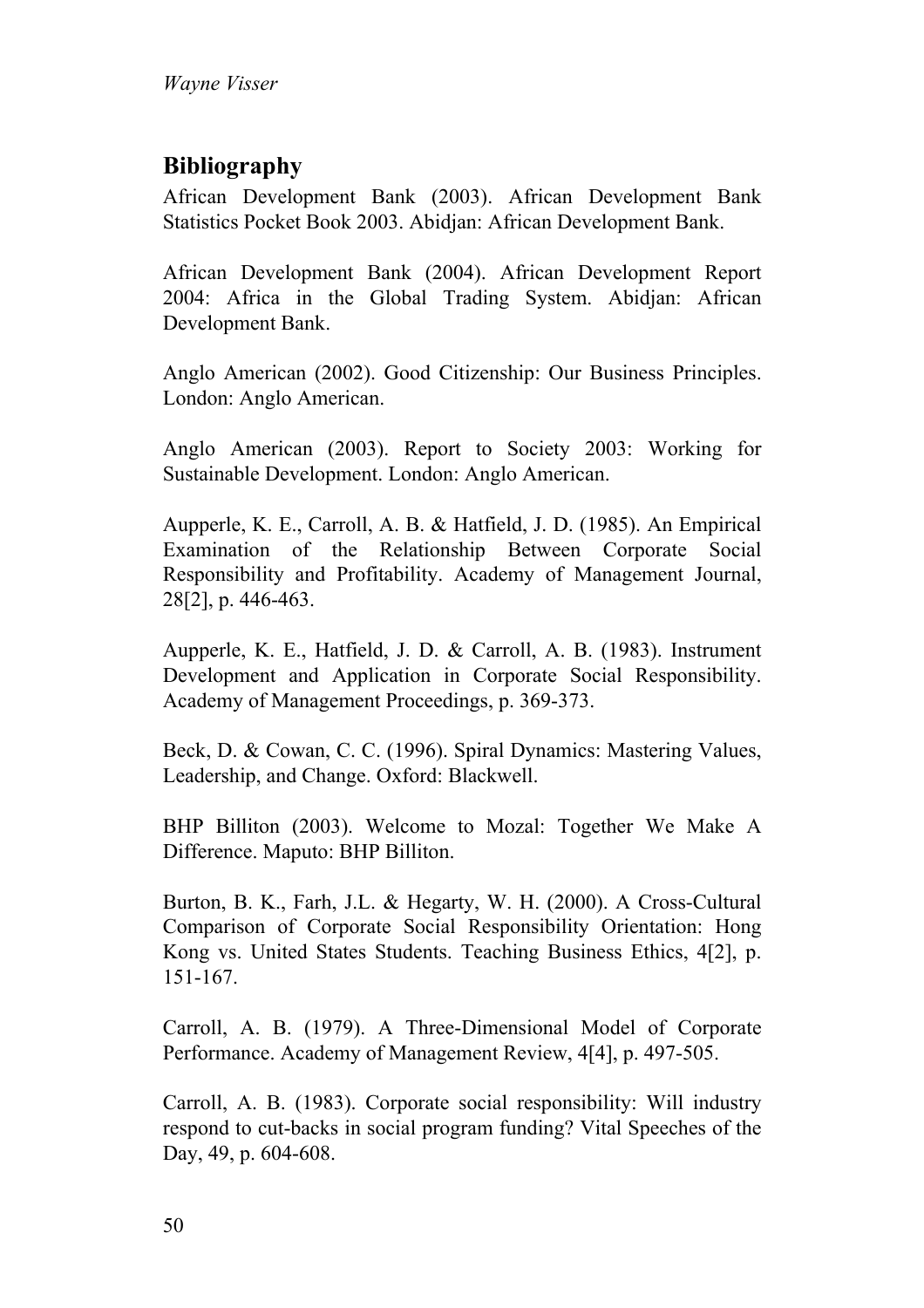Carroll, A. B. (1991). The Pyramid of Corporate Social Responsibility: Toward the Moral Management of Organizational Stakeholders. Business Horizons, 34, p. 39-48.

Carroll, A. B. (1994). Social issues in management research: Experts' views, analysis and commentary. Business & Society, 33, p. 5-29.

Carroll, A. B. (1998). The Four Faces of Corporate Citizenship. Business and Society Review, 100[1], p. 1-7.

Carroll, A. B. (1999). Corporate social responsibility. Business and Society, 38[3], p. 268-295.

Carroll, A. B. (2000). Ethical Challenges for Business in the New Millennium: Corporate Social Responsibility and Models of Management Morality. Business Ethics Quarterly, 10[1], p. 33-42.

Carroll, A. B. (2004). Managing Ethically With Global Stakeholders: A Present and Future Challenge. Academy of Management Executive, 18[2], p. 114-120.

Christian Aid (2004). Behind the mask. The real face of corporate social responsibility. London: Christian Aid.

Commission for Africa (2005). Our Common Interest: Report of the Commission for Africa. London: Commission for Africa.

Crane, A. (2000). Corporate greening as amoralization. Organization Studies, 21[4], p. 673-696.

Crane, A. & Matten, D. (2004). Business Ethics. Oxford: Oxford University Press.

De Jongh, D. & Prinsloo, P. (2005). Why Teach Corporate Citizenship Differently? Journal of Corporate Citizenship, p. 18.

Edmondson, V. C. & Carroll, A. B. (1999). Giving Back: An Examination of the Philanthropic Motivations, Orientations and Activities of Large Black-Owned Businesses. Journal of Business Ethics, 19[2], p. 171-179.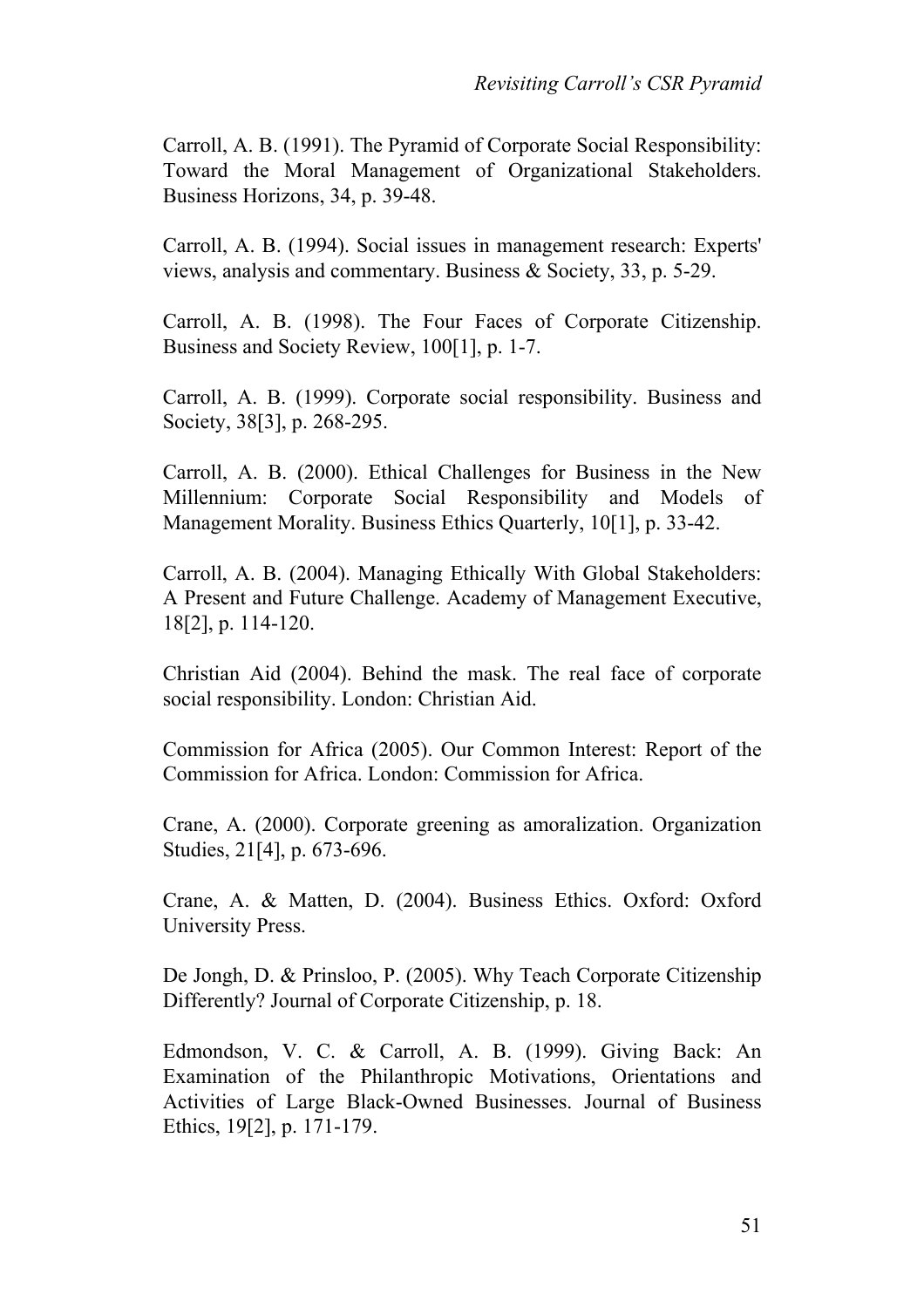Elkington, J. (1994). Towards the Sustainable Corporation: Win-Win-Win Strategies for Sustainable Development. California Management Review, 36[2], p. 90-100.

Elkington, J. (1997). Cannibals With Forks: The Triple Bottom Line of 21st Century Business. London: John Wiley and Sons.

Foundation Centre, T. (2004). International Grantmaking III: An Update on U.S. Foundation Trends. New York: Foundation Centre.

Fourie, A. & Eloff, T. (2005). The case for collective business action to achieve systems change: Exploring the contributions made by the private sector to South Africa's social, economic and political transformation process since the late 1980s. Journal of Corporate Citizenship, [Spring 18].

Fox, T. (2004). Corporate Social Responsibility and Development: In Quest of an Agenda. Development, 47[3].

Friedman, M. (1970). The Social Responsibility of Business Is to Increase its Profits, New York Times, p. 122-126.

Garriga, E. & Mele, D. (2003). Corporate Social Responsibility Theories: A Systematic Classification Under the AGIL Method. Paper presented at the Building Ethical Institutions for Business.

Hamann, R., Sonnenberg, D., Mackenzie, A., Kapelus, P. & Hollesen, P. (2005). Corporate citzenship, collaboration and local governance as a complex system: Lessons from mining in South Africa, Mali, and Zambia. Journal of Corporate Citizenship, [Spring 18].

IBLF (1995). Partnerships for African Development: Business and Communities Working Together in Southern Africa. London: IBLF.

IBLF (2002a.). Building a Shared Future: The Role of Business as a Partner in African Development. London: IBLF.

IBLF (2002b). Business and Poverty: Bridging the Gap. London: IBLF.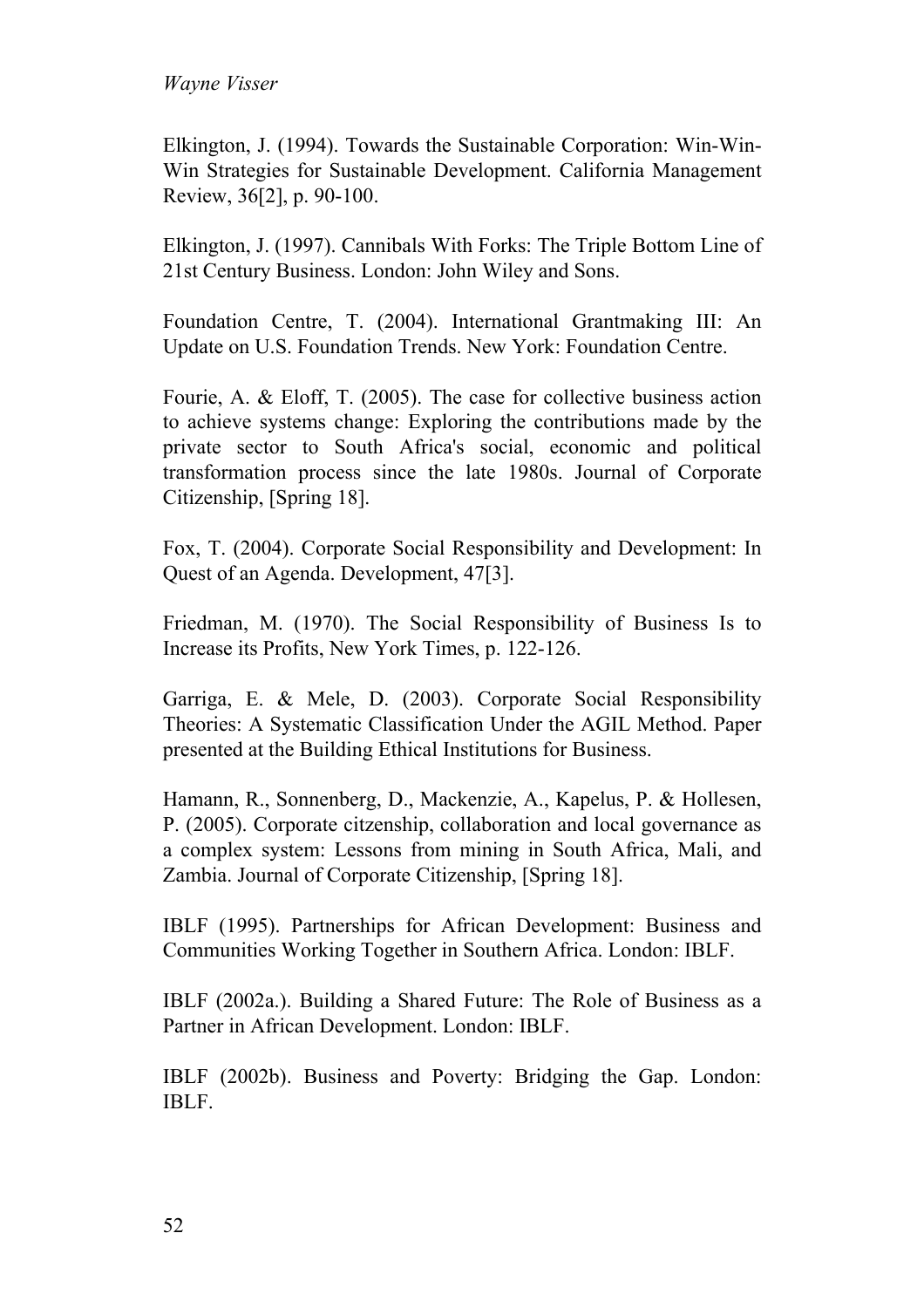IBLF & WBCSD (2004). A Business Guide to Development Actors. London: International Business Leadership Forum.

IoD (1992). King Report on Corporate Governance in South Africa. Johannesburg: Institute of Directors in Southern Africa (IoD).

IoD (2002). King Report on Corporate Governance in South Africa. Johannesburg: Institute of Directors in Southern Africa (IoD).

KPMG (2001). Ethics Survey 2001 - Ethics in Practice. Johannesburg: KPMG, Public Service Commission & Transparency International.

KPMG (2002). Southern Africa Fraud Survey 2002. Johannesburg: KPMG.

KPMG (2004). 2004 Survey of Integrated Sustainability Reporting in South Africa. Johannesburg: KPMG.

Lundy, G. & Visser, W. (2003). South Africa: Reasons to Believe. Cape Town: Aardvark.

Madsen, H. & Ulhoi, J. P. (2001). Integrating Environmental and Stakeholder Management. Business Strategy and the Environment, 10[2], p. 77-88.

Malan, D. (2005). Corporate Citizens or Corporate Colonialists? Ethical challenges facing South African corporations in Africa. Journal of Corporate Citizenship, [Spring 18].

Matten, D. & Crane, A. (2005). Corporate Citizenship: Towards an Extended Theoretical Conceptualization. Academy of Management Review, 30[1], p. 166-179.

McIntosh, M. (2003). Raising A Ladder To The Moon: The Complexities of Corporate Responsibility. London: Palgrave Macmillan.

McIntosh, M., Thomas, R., Leipziger, D. & Coleman, G. (2002). Living Corporate Citizenship: Strategic routes to socially responsible business. London: Financial Times & Pearson.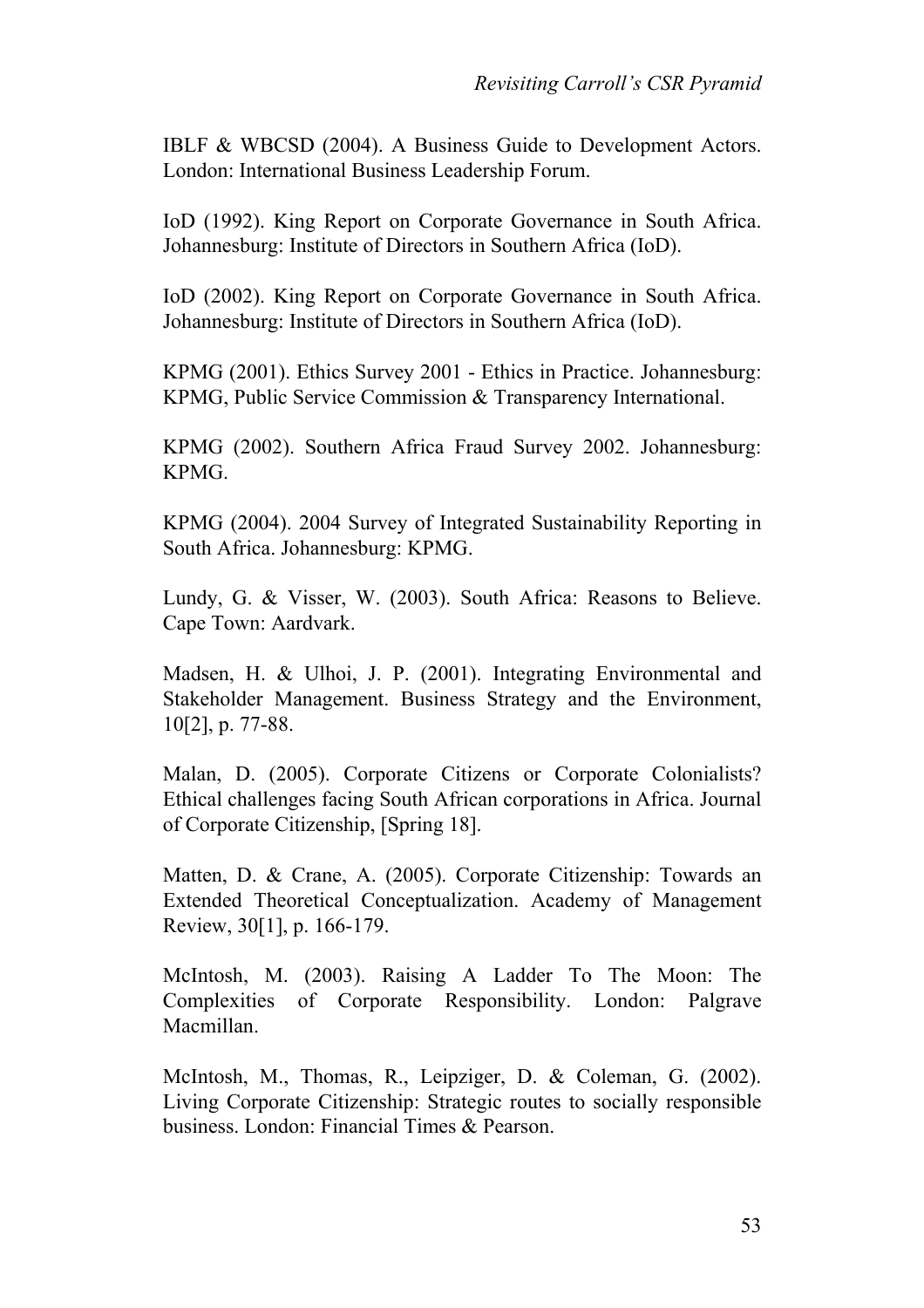Moon, J. (2002). Corporate Social Responsibility: An Overview. In C. Hartley (Ed.), The International Directory of Corporate Philanthropy, First ed.: 3-14. London and New York: Europa Publications.

Mwaura, K. (2004). Corporate Citizenship: The Changing Legal Perspective in Kenya. Paper presented at the Interdisciplinary CSR Research Conference, Nottingham.

Nelson, J. (2003). Economic Multipliers: Revisiting the Core Responsibility and Contribution of Business to Development. London: International Business Leaders Forum (IBLF).

Nelson, J. & Prescott, D. (2003). Business and the Millennium Development Goals: A Framework for Action. London: IBLF.

Nigeria Law Reform Commission (1987). Working Papers on the Reform of Nigerian Company Law: Volume 1 - Review and Recommendations: p. 203-204. Lagos: Nigeria Law Reform Commission.

Pakenham, T. (1992); The Scramble for Africa: White Man's Conquest of the Dark Continent from 1876 to 1912. London: Perennial.

Pinkston, T. S. & Carroll, A. B. (1994). Corporate Citizenship Perpectives and Foreign Direct Investment in the US. Journal of Business Ethics, 13[3], p. 157-169.

Pinkston, T. S. & Carroll, A. B. (1996). A Retrospective Examination of CSR Orientations: Have They Changed? Journal of Business Ethics, 15[2], p. 199-206.

Prahalad, C. K. (2004). The Fortune at the Bottom of the Pyramid: Eradicating Poverty Through Profits. London: FT Prentice Hall.

Prahalad, C. K. & Hammond, A. (2002). Serving the world's poor, profitably. Harvard Business Review, 80[9], p. 48-57.

Springett, D. (2003). Business Conceptions of Sustainable Development: A Perspective from Critical Theory. Business Strategy and the Environment, 12[2], p. 71-86.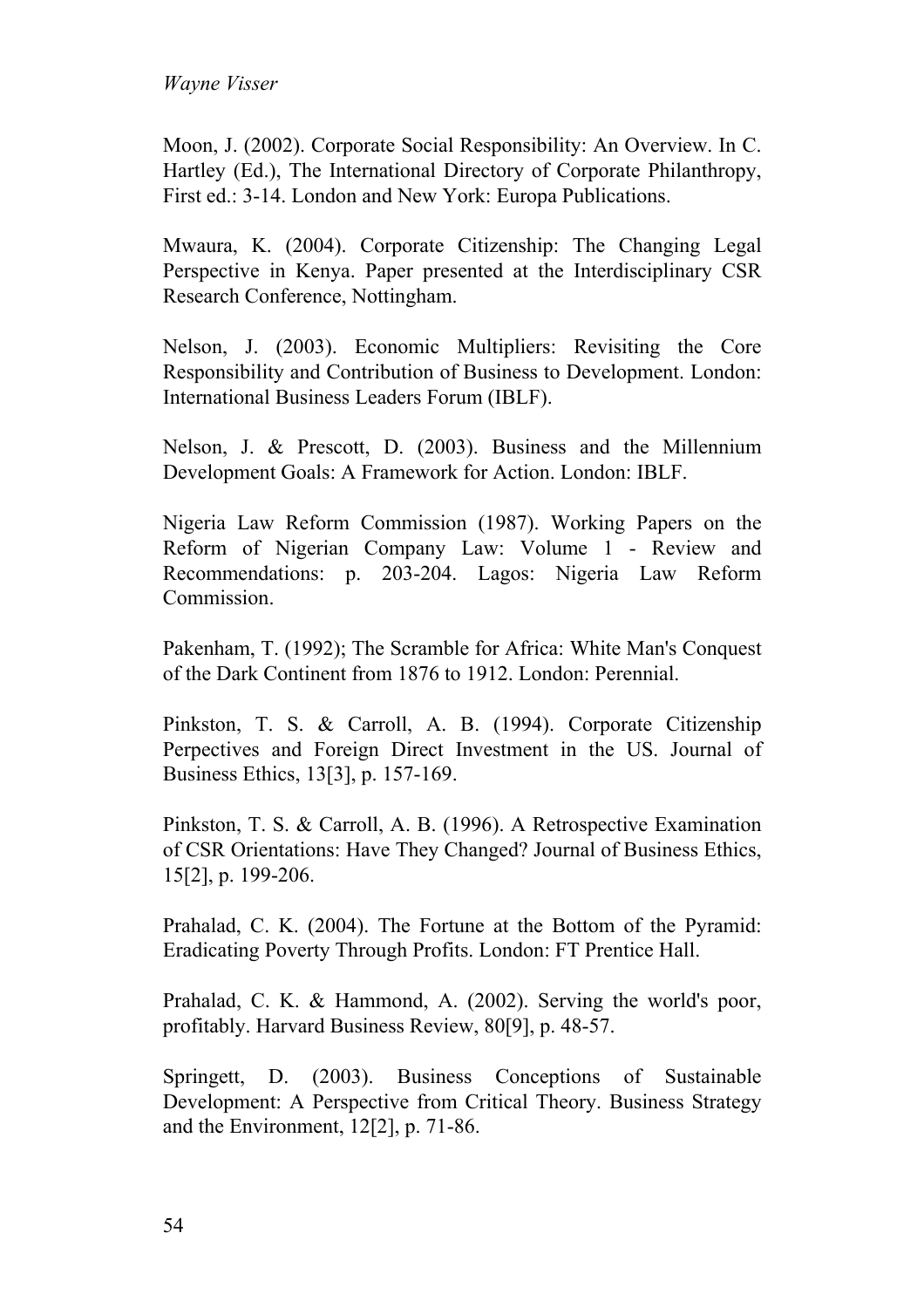SustainAbility (2002). Developing Value: The Business Case for Sustainability in Emerging Markets. London: SustainAbility.

Sustainability (2004). Gearing Up: From Corporate Responsibility to Good Governance and Scaleable Solutions. London: Sustainability.

Transparency International (2004a.). Corruption Perceptions Index 2004. Berlin: Transparency International.

Transparency International (2004b.). Global Corruption Barometer. Berlin: Transparency International.

Transparency International (2005). Global Corruption Report 2005. Berlin: Transparency International.

Trialogue (2004a). Corporate Social Investment Handbook.

Trialogue (2004b). The Good Corporate Citizen. Johannesburg: Trialogue.

UN Security Council (2002). Final report of the Panel of Experts on the Illegal Exploitation of Natural Resources and Other Forms of Wealth of the Democratic Republic of the Congo. Brussels: United Nations.

UNDP (2004). Human Development Report 2003. Brussels: United Nations.

Van Marrewijk, M. (2003). Concepts and Definitions of CSR and Corporate Sustainability: Between Agency and Communion. Journal of Business Ethics, 44, p. 95-105.

Van Marrewijk, M. & Werre, M. (2002). Multiple Levels of Corporate Sustainability. Unpublished.

Visser, W. (1995). Holism: A New Framework for Thinking About Business. New Perspectives, 7, p. 41-43.

Visser, W. (1999). Greening the corporates: The transition, local business and sustainable development. Development Update, 3[1], p. 65-76.